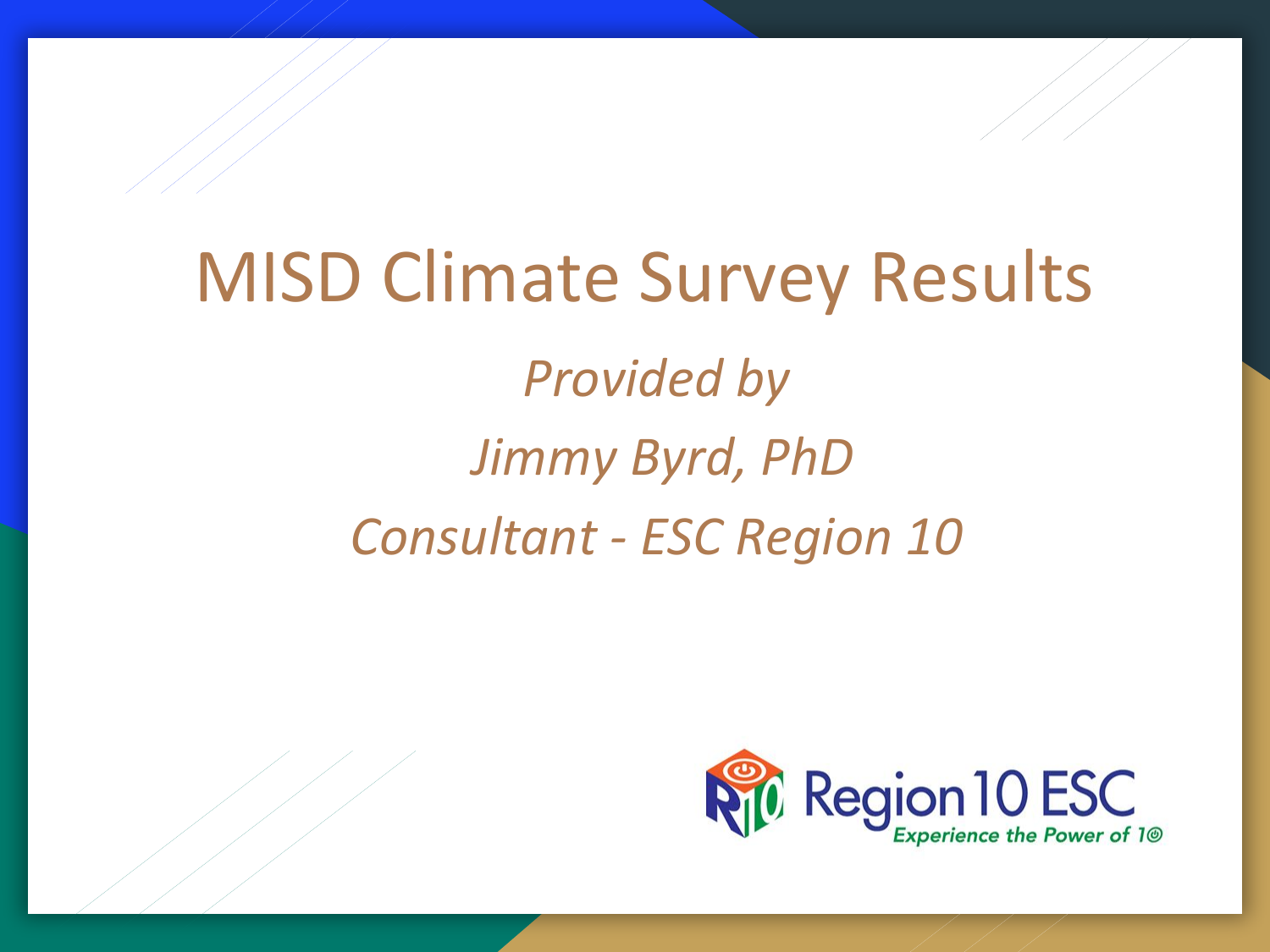# Method

#### **Participants:**

- 2,671 students,
- 292 teachers,
- 171 staff members, and
- 784 community members.

*Note:*

937 elementary students participated

1,734 secondary students participated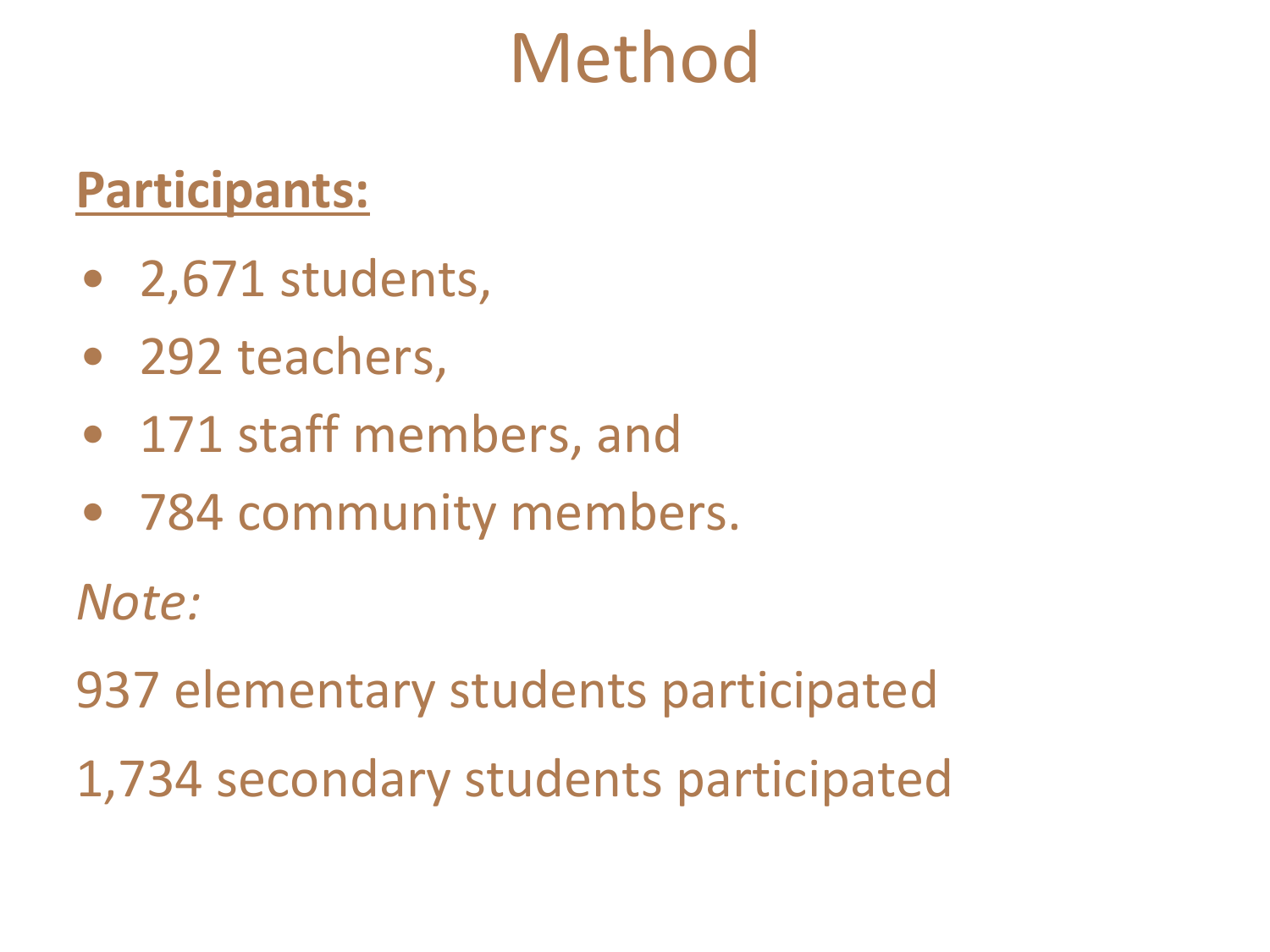# Background

- Serving Region 10 for 14 years
- Survey instrument is scientific and purposefully designed to provide a clear snapshot of district/campus perceptions from staff, students and parents
- Survey data is designed to celebrate areas and determine areas for improvement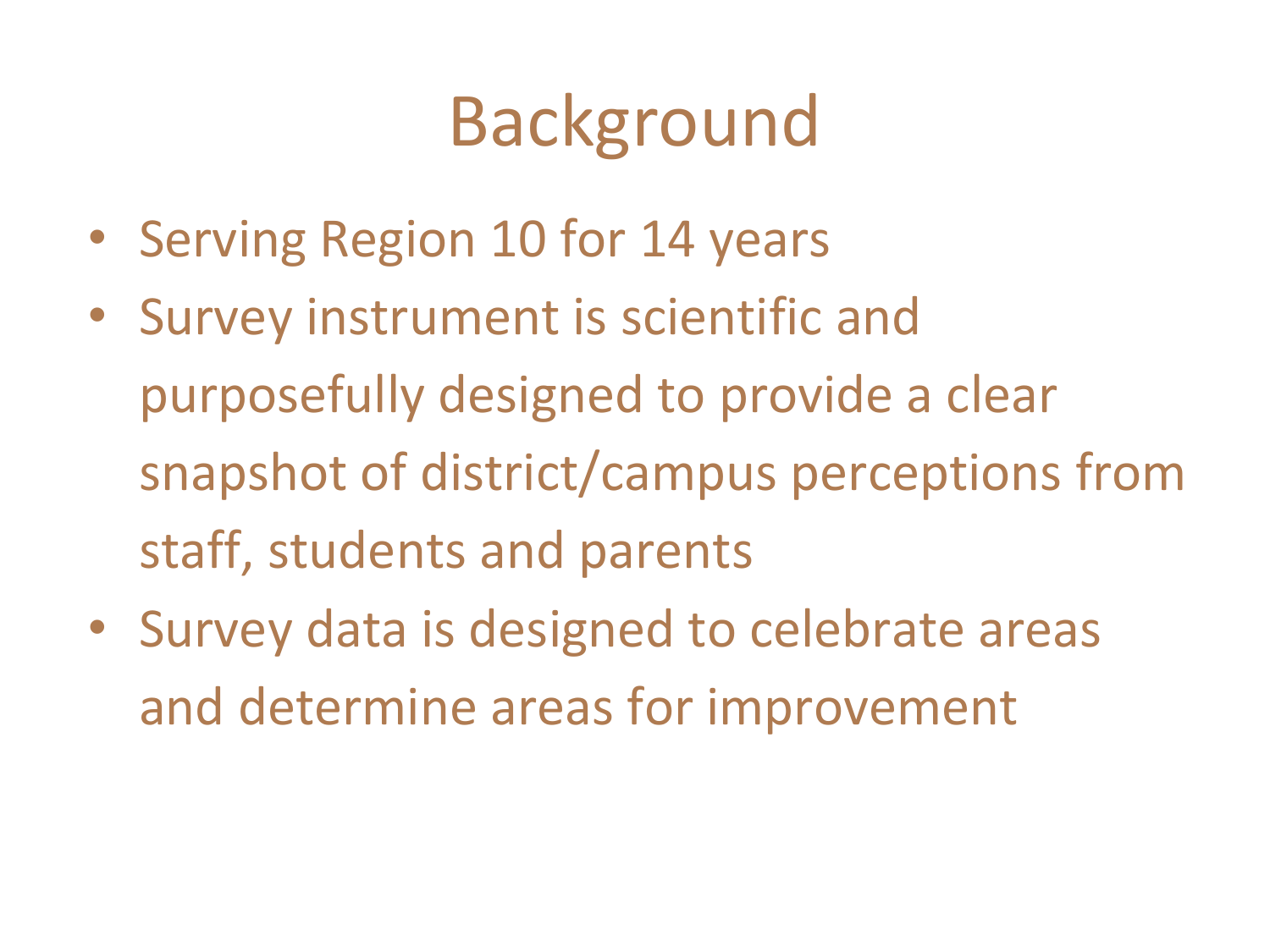# Survey Method

#### Overview of Method

- All responses were anonymous
- Results are quantitative and qualitative
- Results identify key themes

Note: Comparison group in the current presentation includes seven districts completing similar surveys in 2017.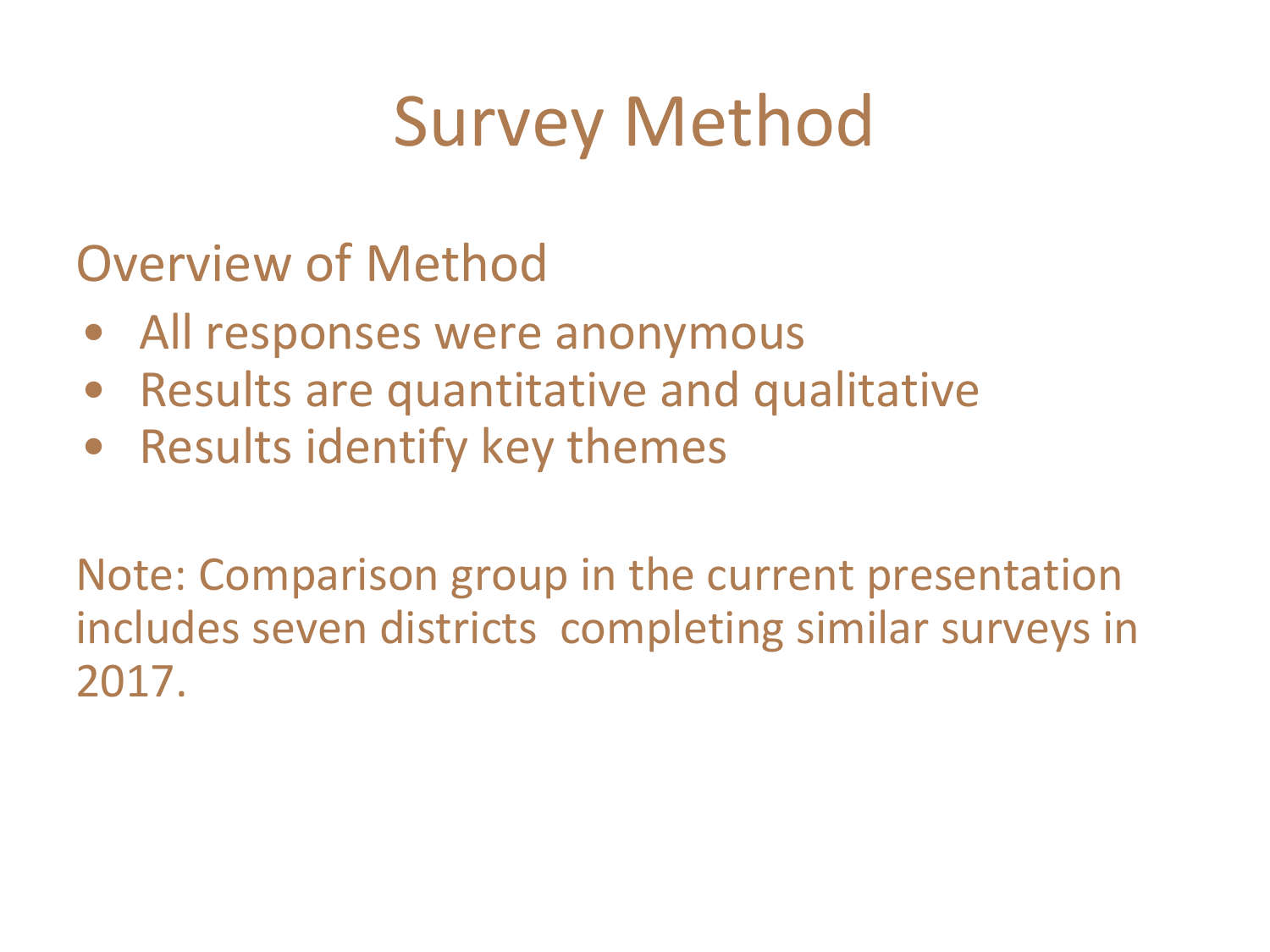# Comparison Districts

- Commerce ISD 1,600 students
- Van Alstyne ISD 1,600 students
- Maypearl ISD 1,100 students
- Community ISD 2,100 students
- Bonham ISD 2,000 students
- •Denton ISD 27,000 students
- Sherman ISD 8,000 students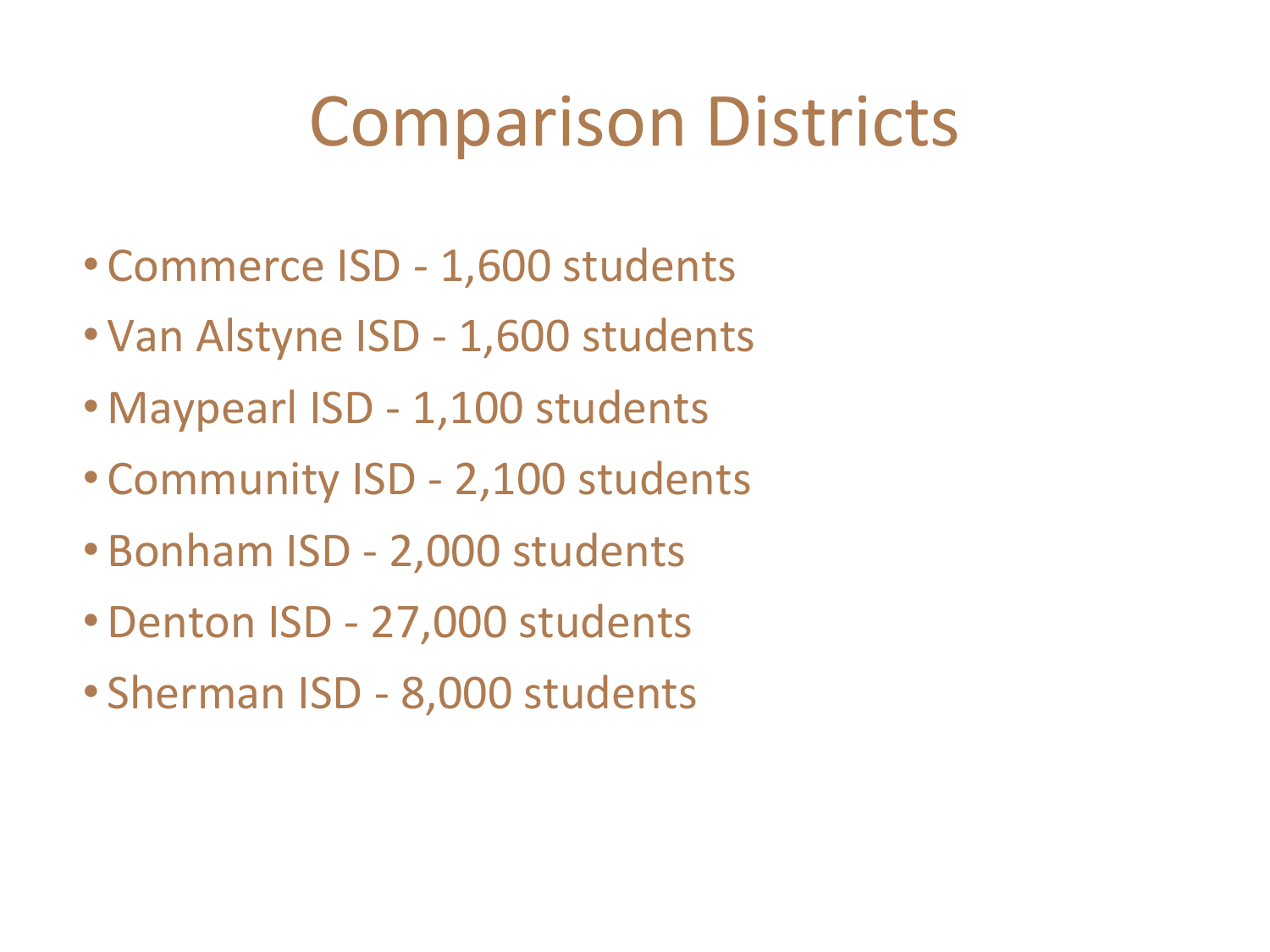# Bragging Rights

#### **Teachers:**

- 98.1% would recommend a friend to join the team
- 91.3% believe their campus creates a positive work environment
- 79.5% trust district leadership

#### **Staff:**

- 97.0% believe MISD places meeting students needs a top priority
- 94.3% would recommend a friend to join the MISD team
- 90.1% trust district leadership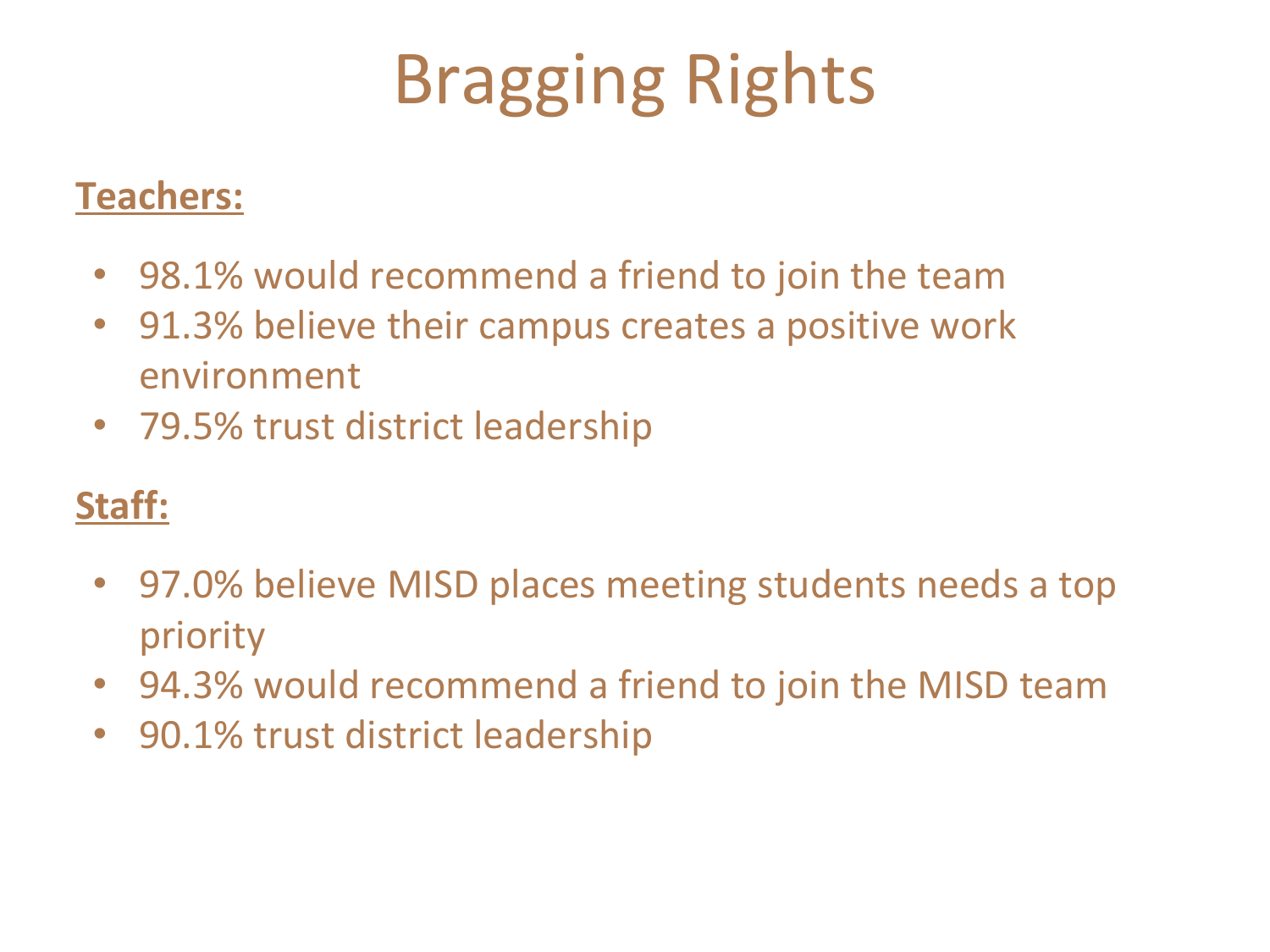# Bragging Rights Cont'd

#### **Community:**

- 84.0% believe teachers have high expectations for all students
- 77.1% rate the district leadership as good or excellent
- 4.4% disagree with current MISD initiatives

#### **Students:**

- 92.5% elementary students say their teachers provide extra help when needed
- 92.3 % of secondary students feel their school provides support they need to be successful
- 94.0% of secondary students say their school work requires them to think critically and analytically.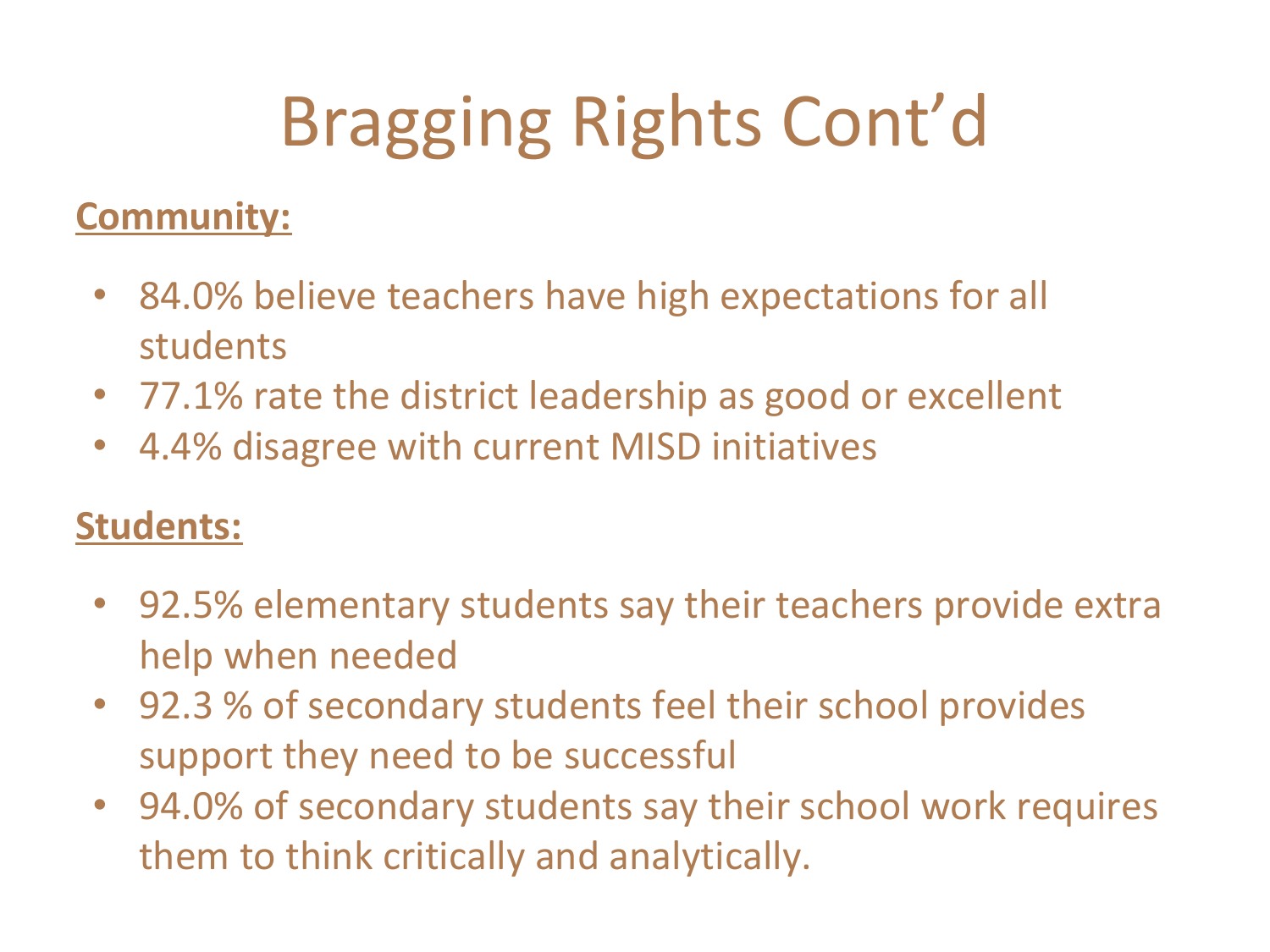## Key Comparisons

### Elementary Students:

- Top Bragging Rights
- Areas for Improvement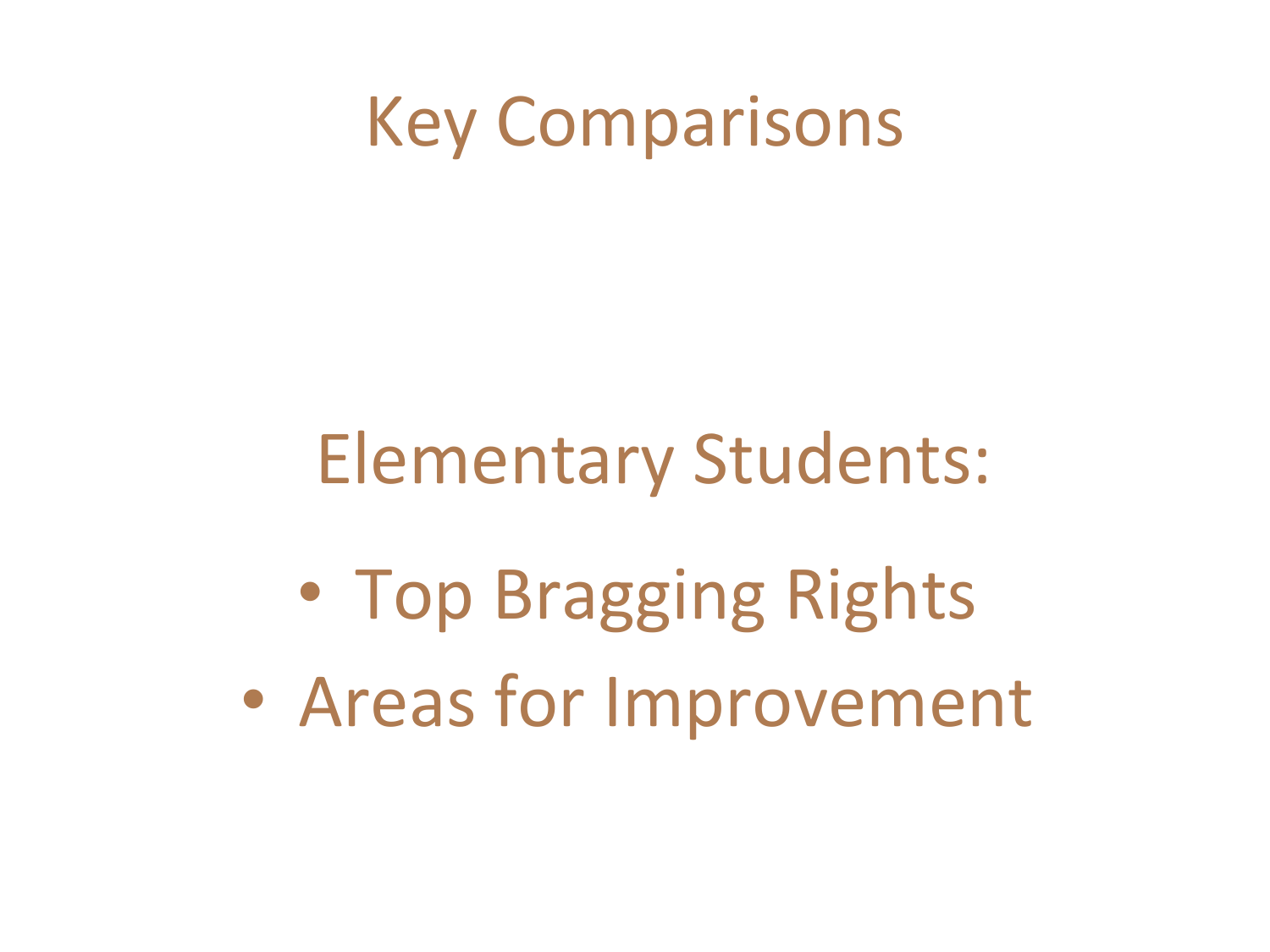• Bragging Rights: Students feel that they have positive student-teacher relationships

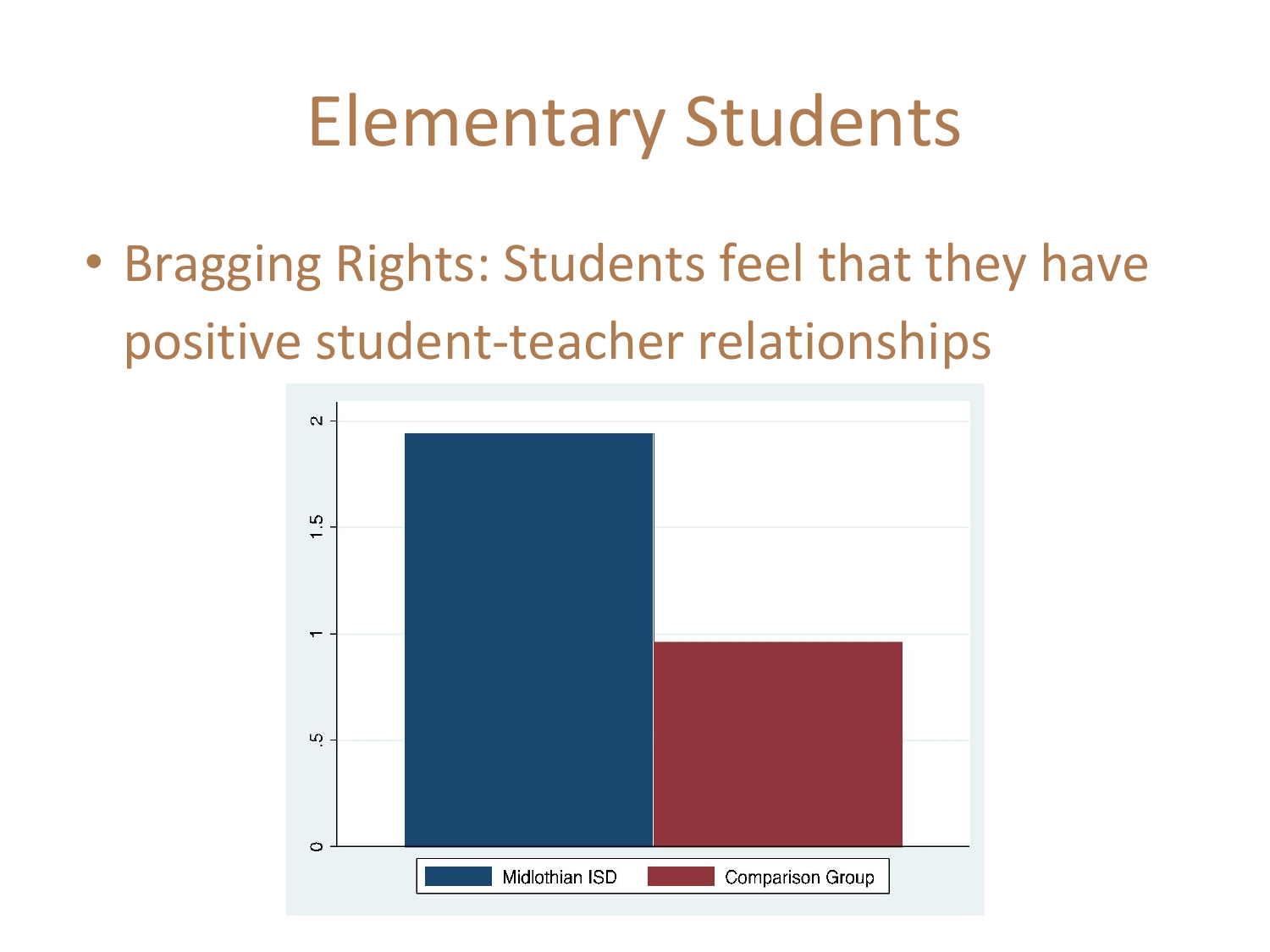• Bragging Right: Elementary students say they engage using technology in the classroom

*Note: No district comparison data available.*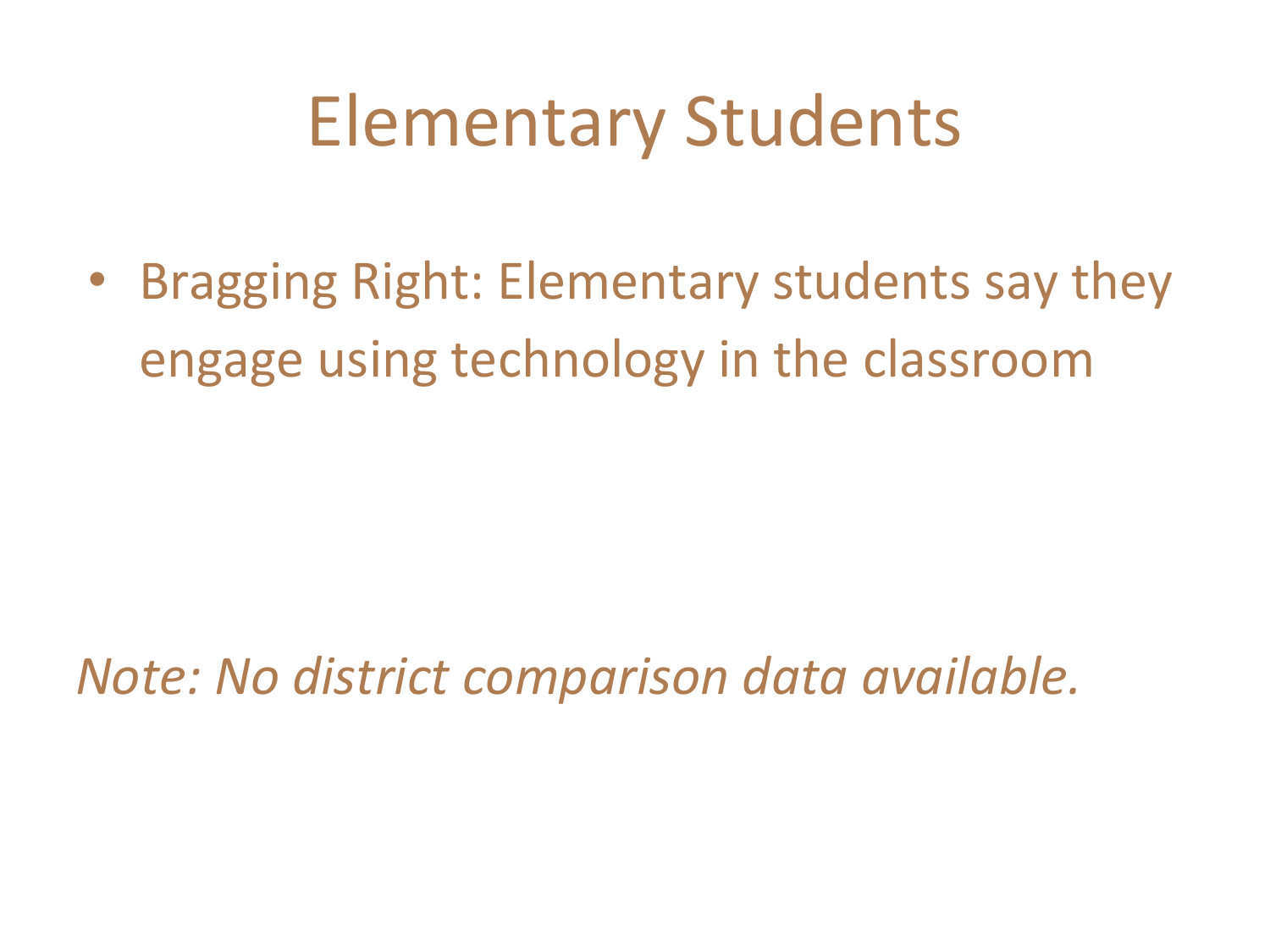• Area for Improvement: Students feel they are overwhelmed with homework assignments

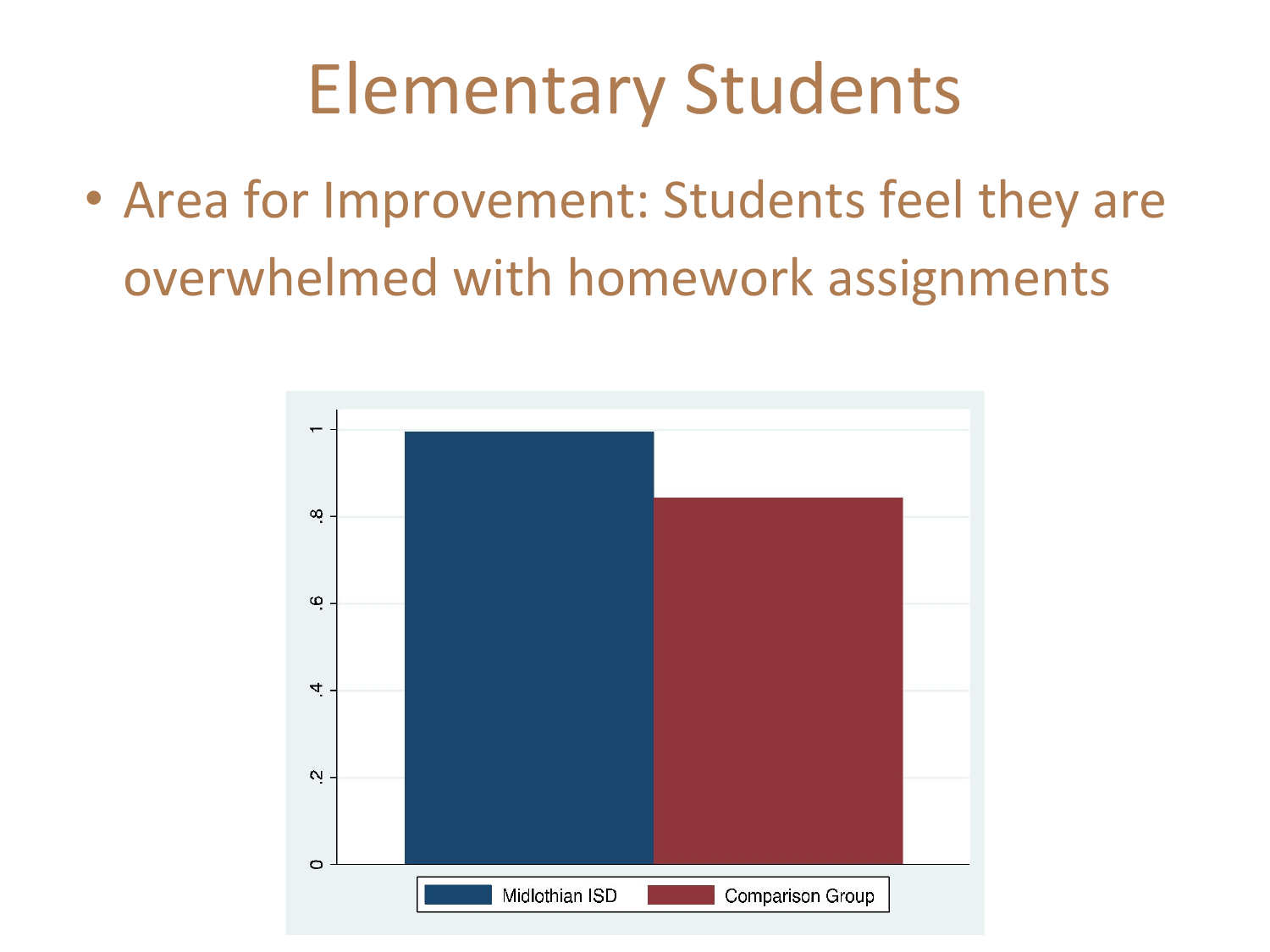• Area for Improvement: Students report that they are not challenged in English or science classes

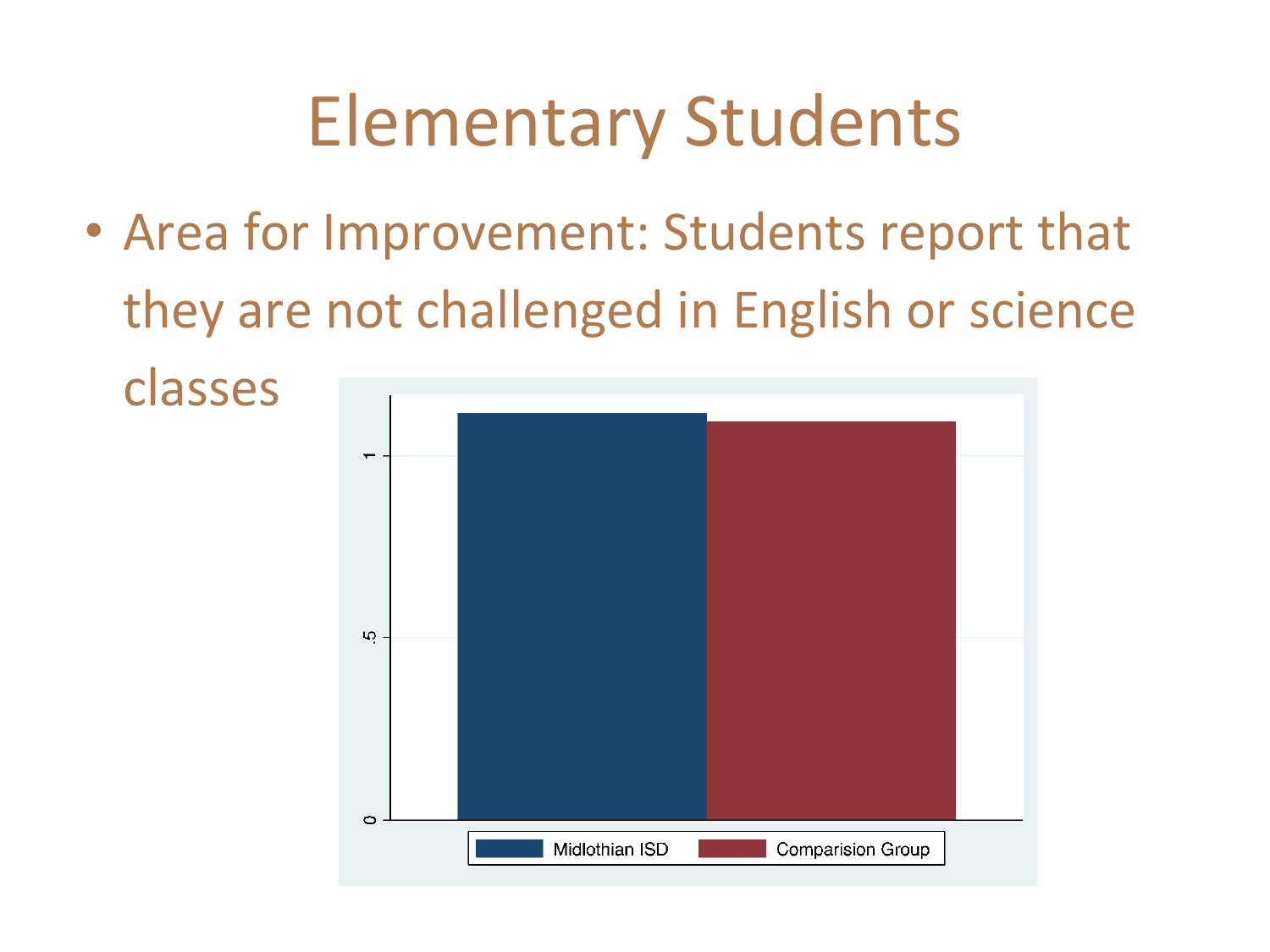• Area for Improvement: Students report cleanliness issues, specifically in the restrooms

*Note: No baseline data from comparison schools.*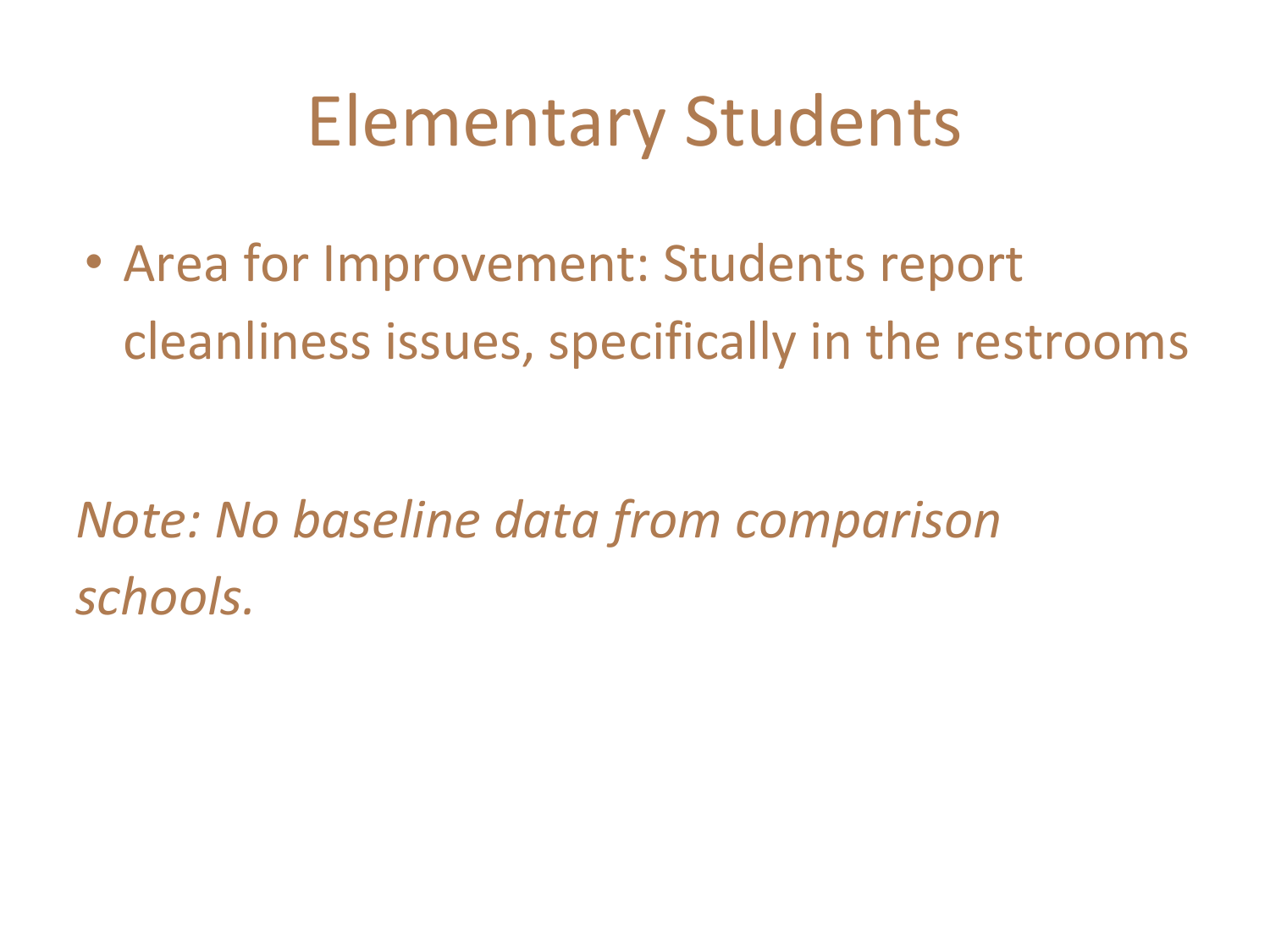## Comparison Results

# Middle and High School Students:

# • Bragging Rights

• Areas for Improvement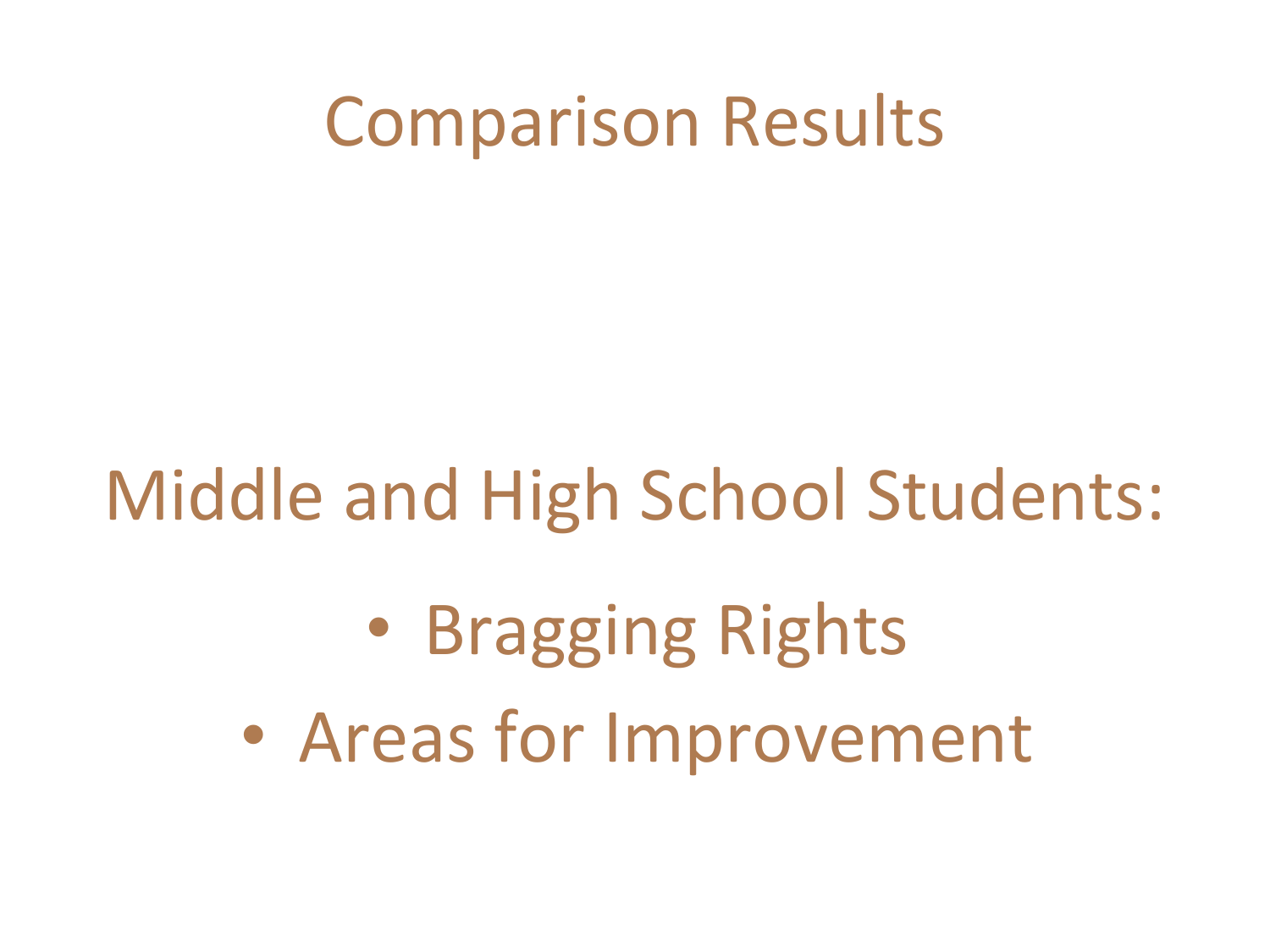# Middle & High School

• Bragging Rights: School work requires students to think critically and analytically

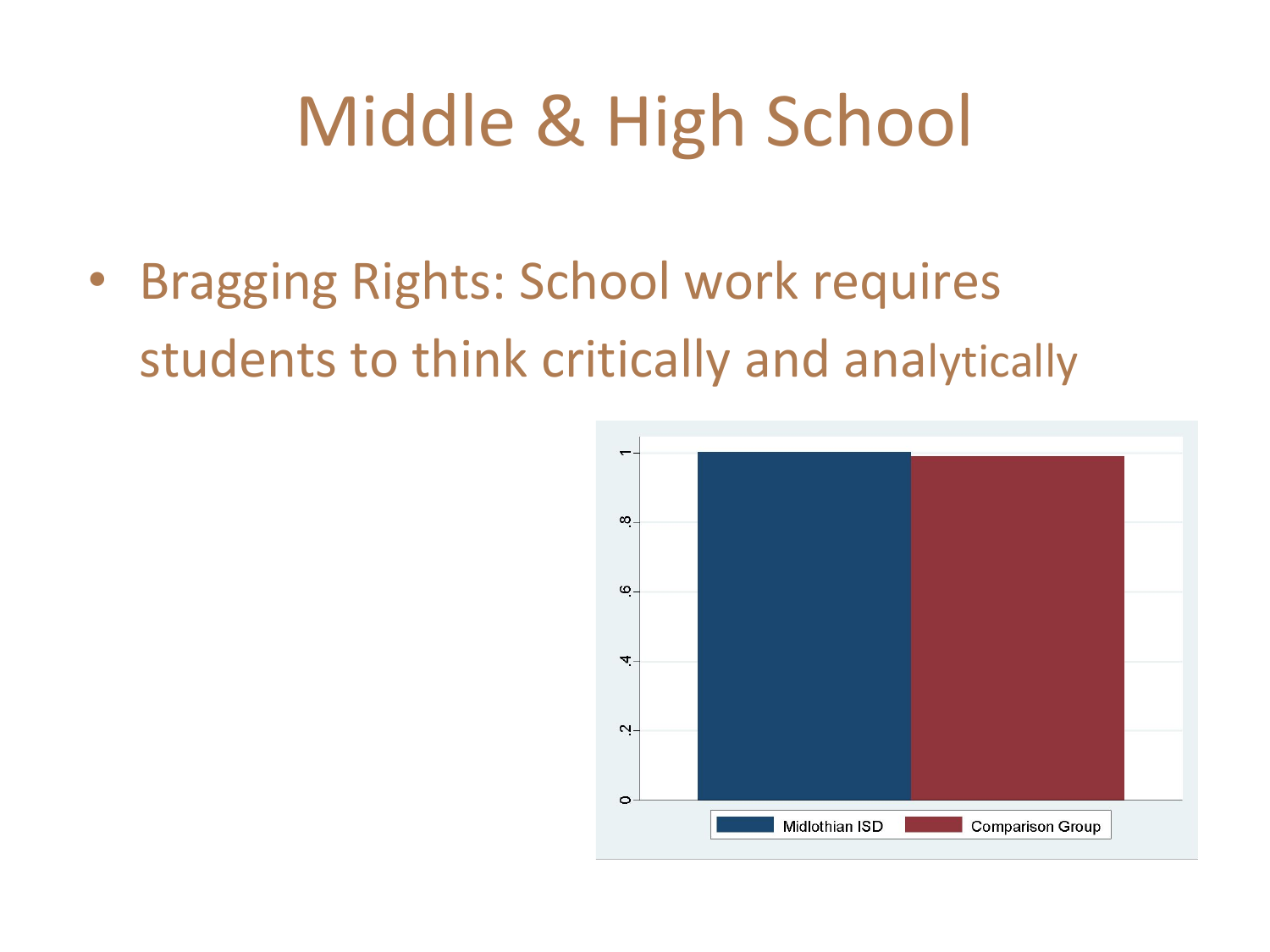# Middle & High School

• Bragging Right: Students feel their campus provides support they need to be successful

*Note: No district comparison data available.*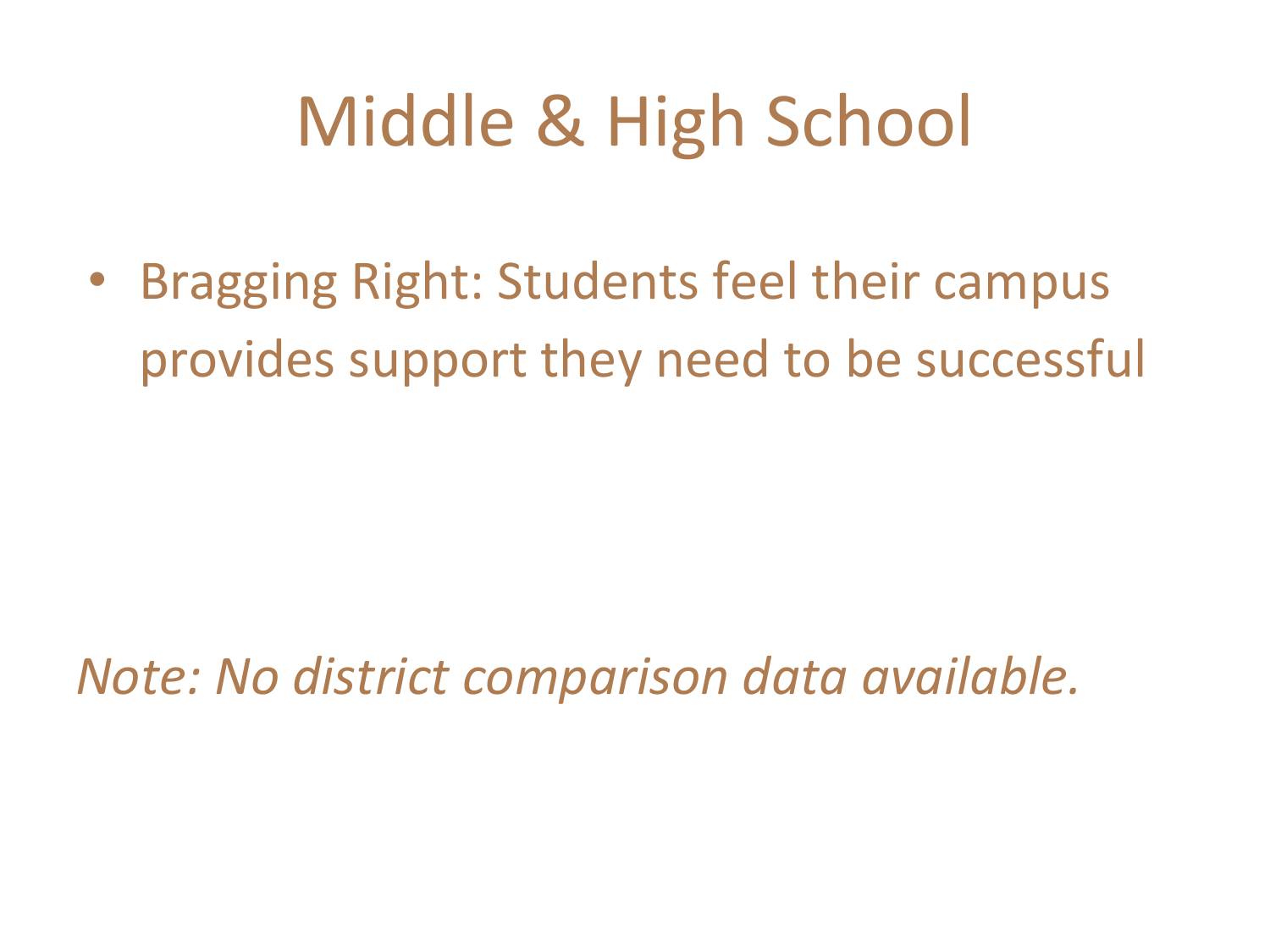# Middle & High School

• Area for Improvement: Counselors talking/helping students with future/career plans

*Note: No district comparison data available.*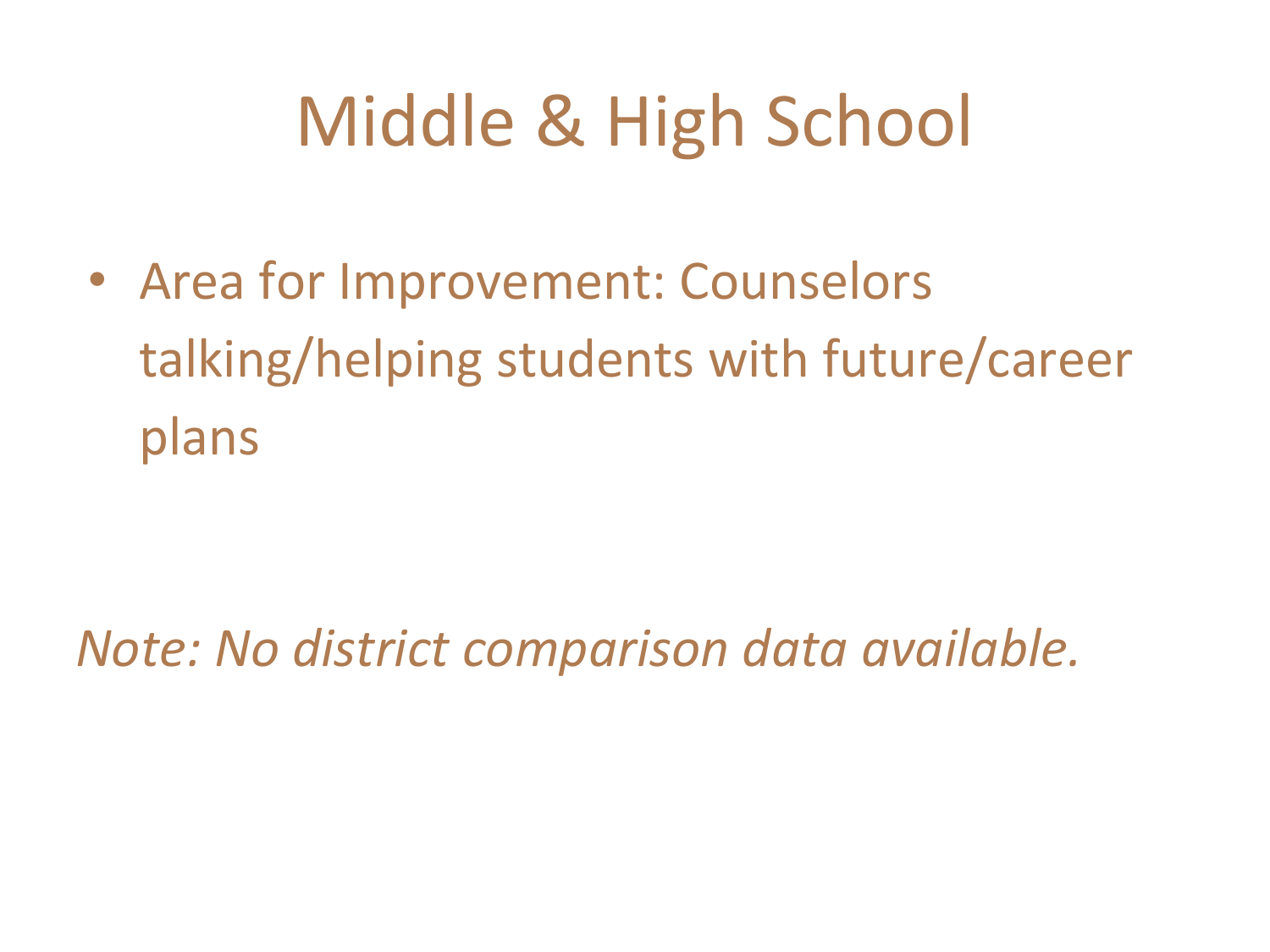# Middle School & High School Students

• Area for Improvement: Students reported limited connection of class activities to real-world problems and career opportunities

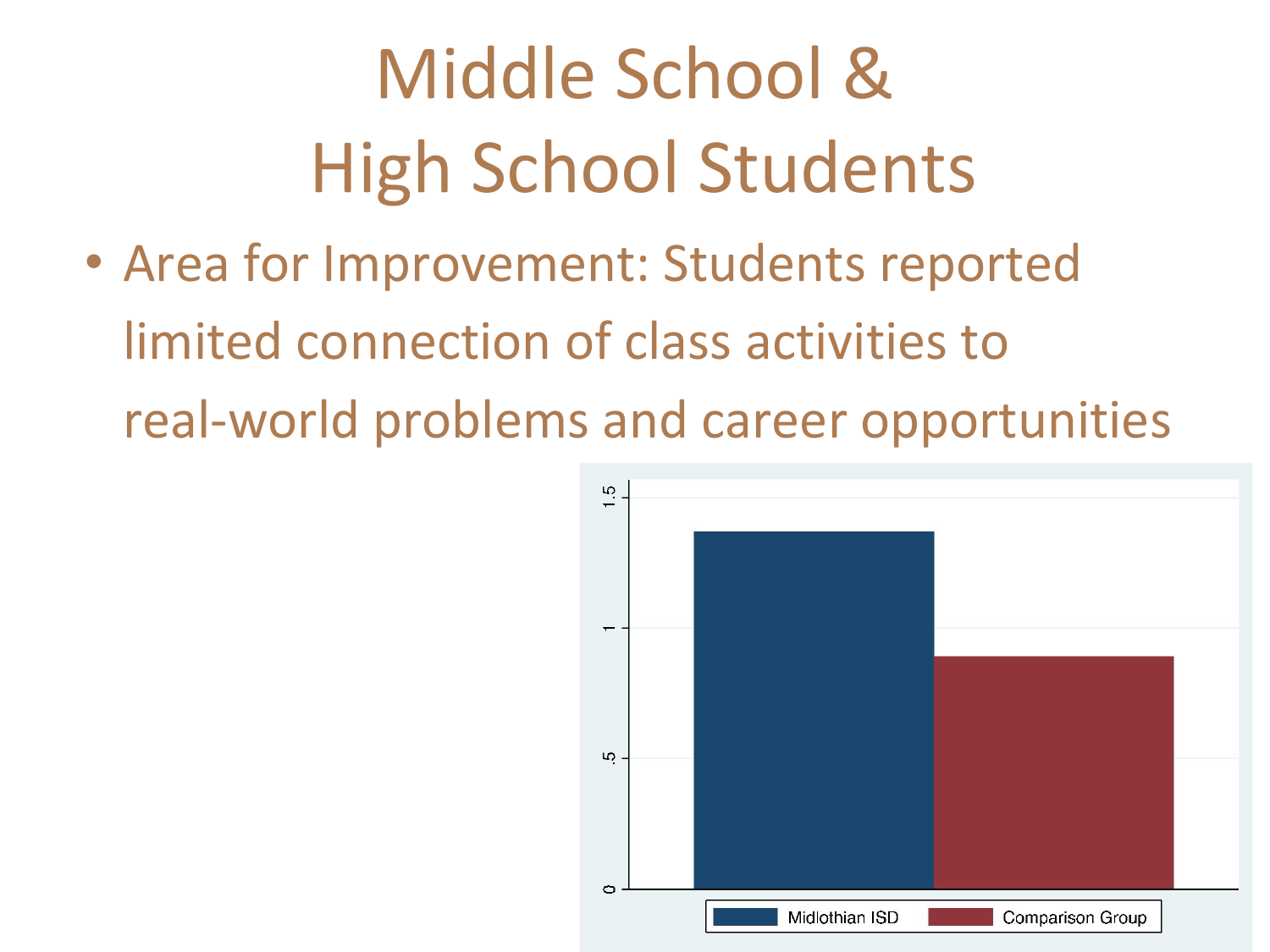# Middle School & High School Students

• Area for Improvement: Students seldom analyze theories or organize ideas in ways to construct new information

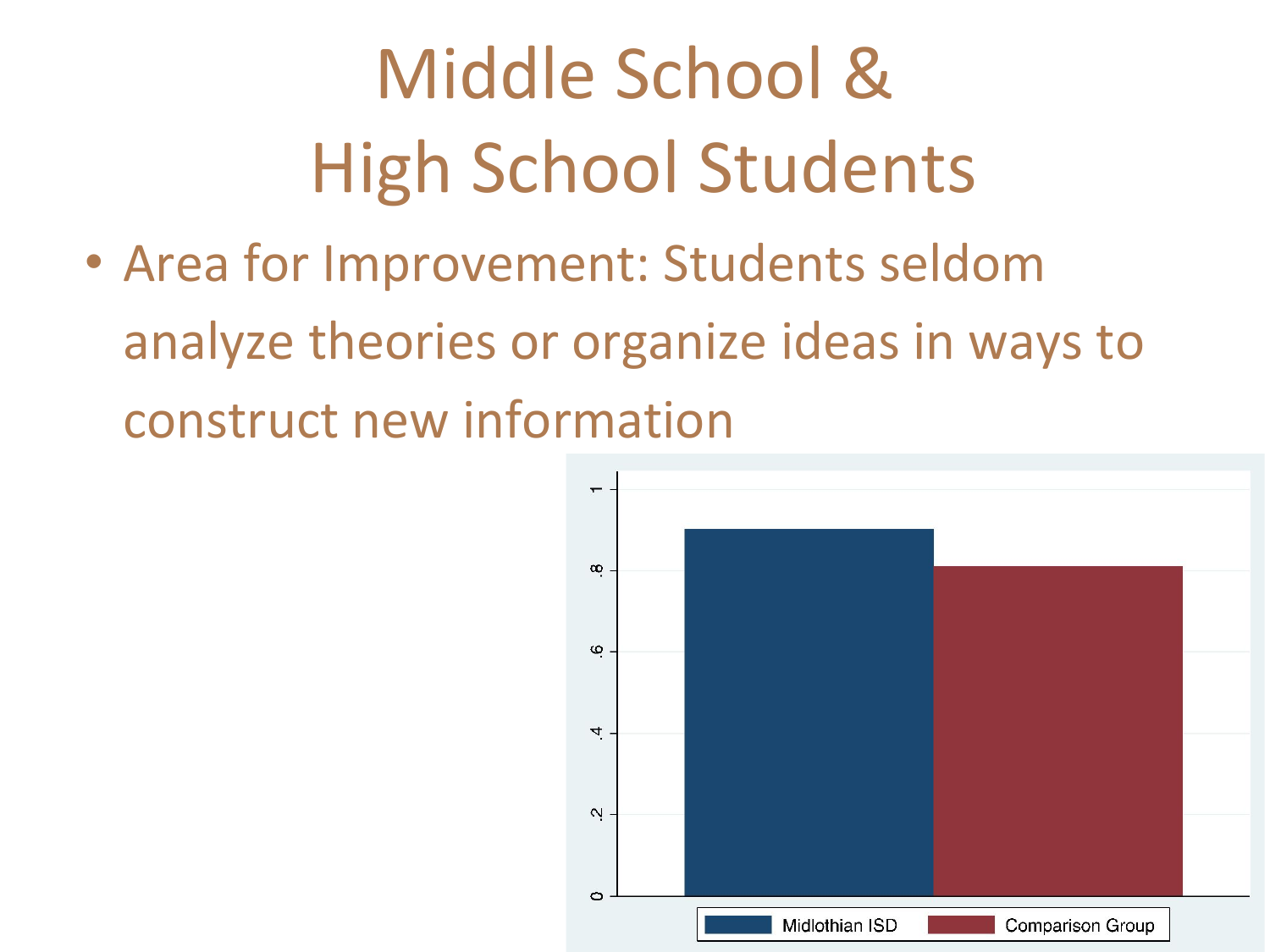# Middle School & High School Students

• Students reported that the homework load interferes with afterschool extracurricular activities and family based events outside of

school hours

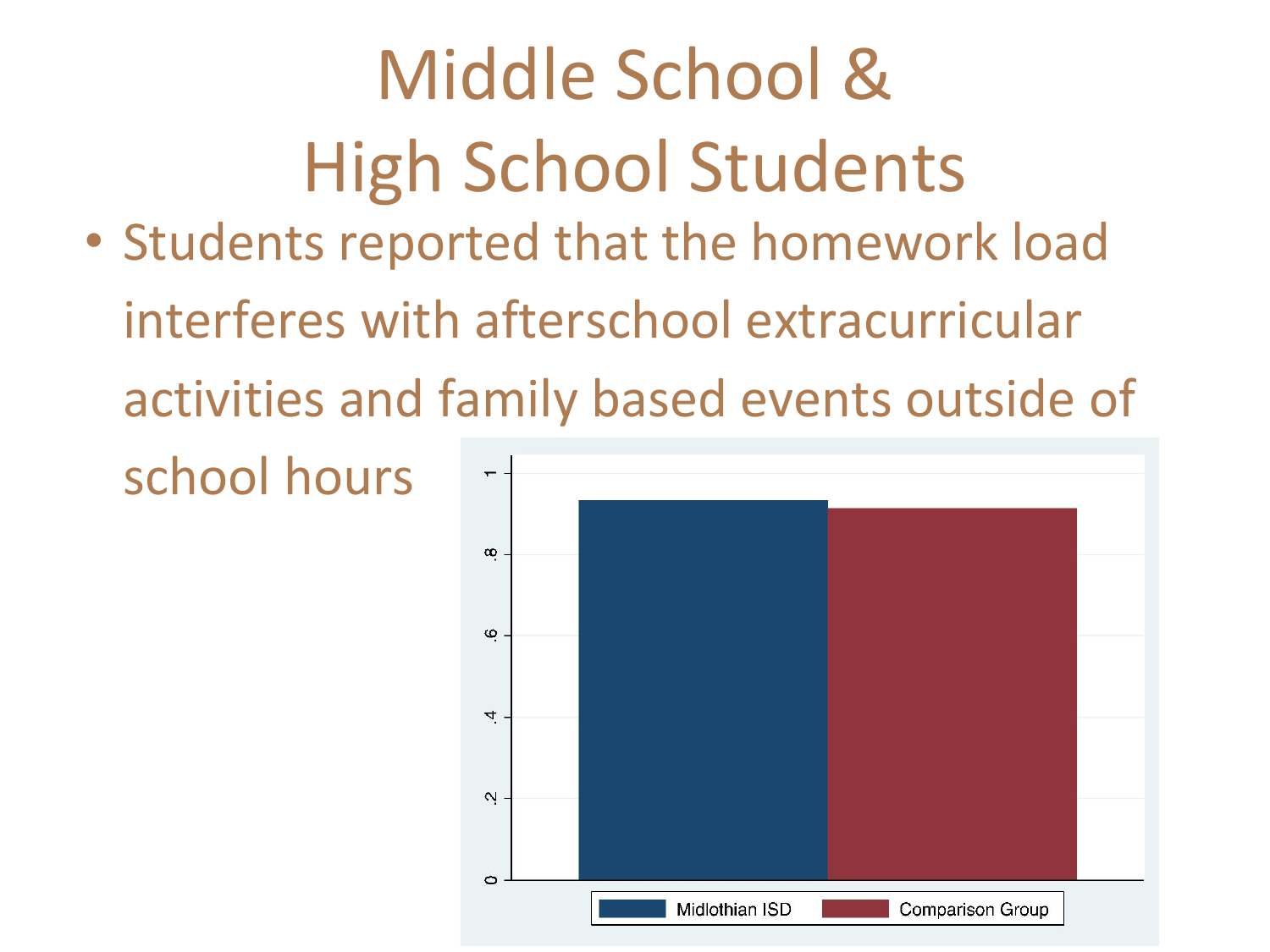## Comparison Results

## Staff:

# • Bragging Rights

• Areas for Improvement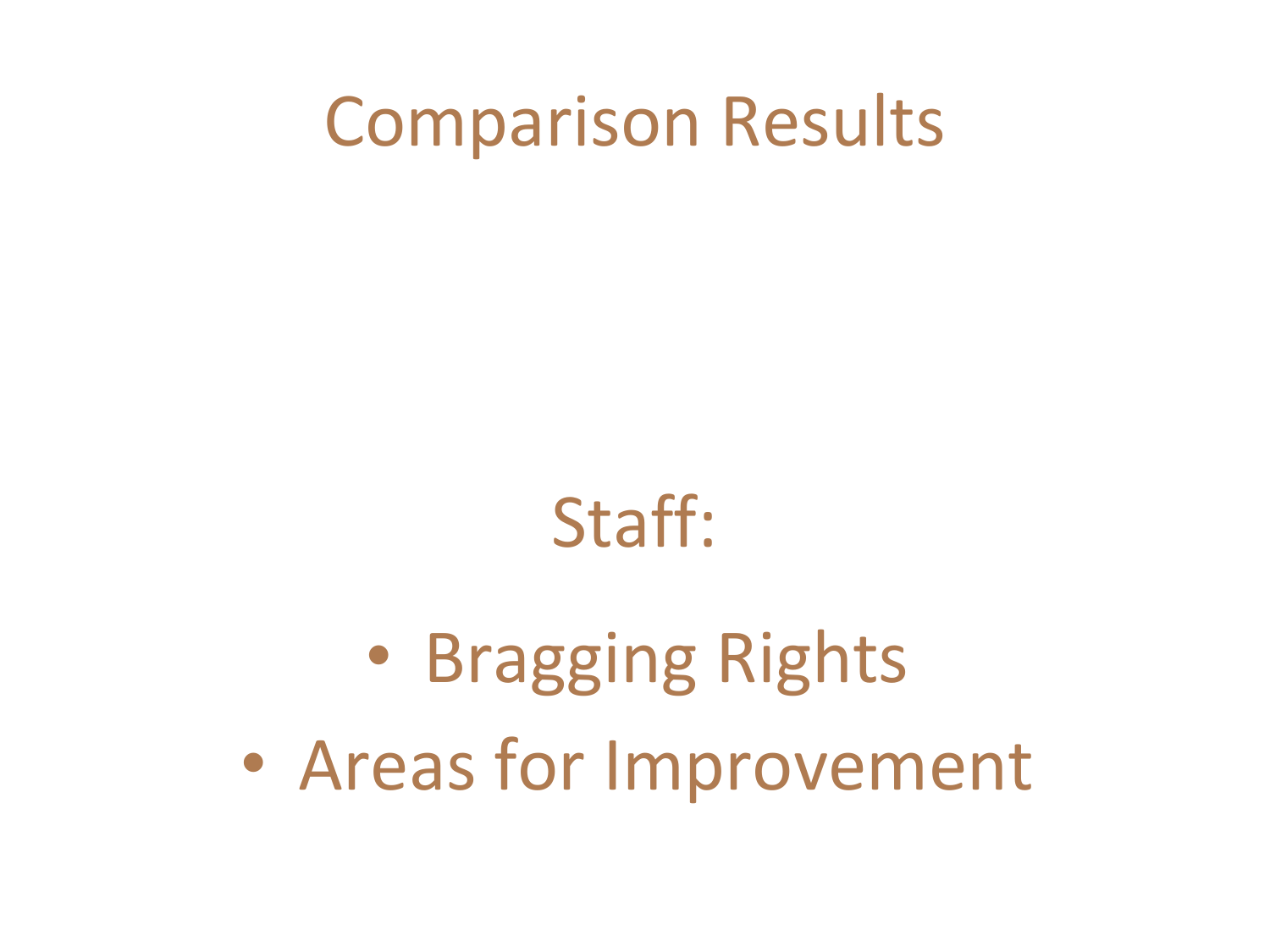### **Staff**

• Bragging Right: Staff members report a positive, family-like atmosphere across

campuses

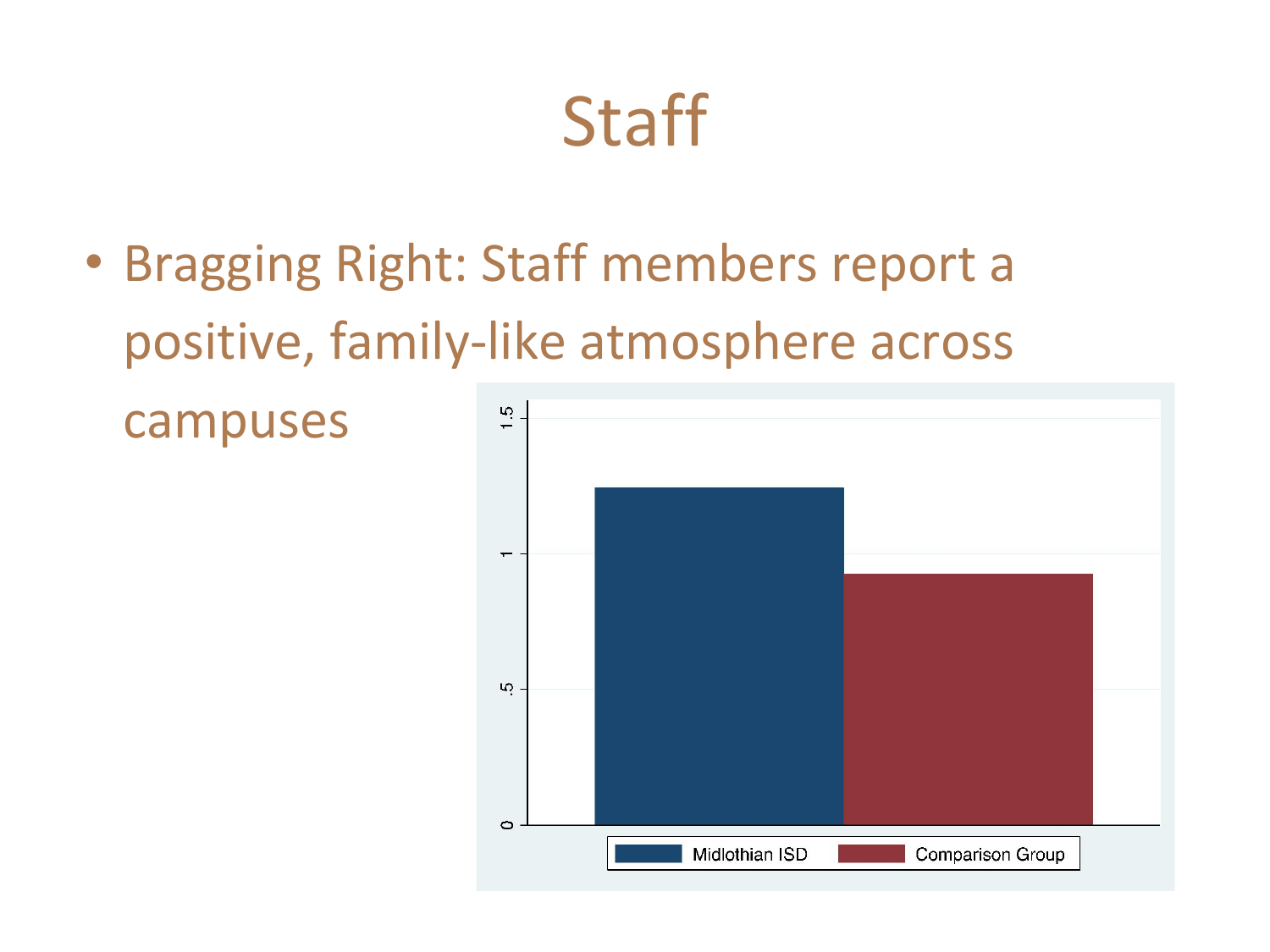### Staff

• Bragging Right: Staff trusts district leadership

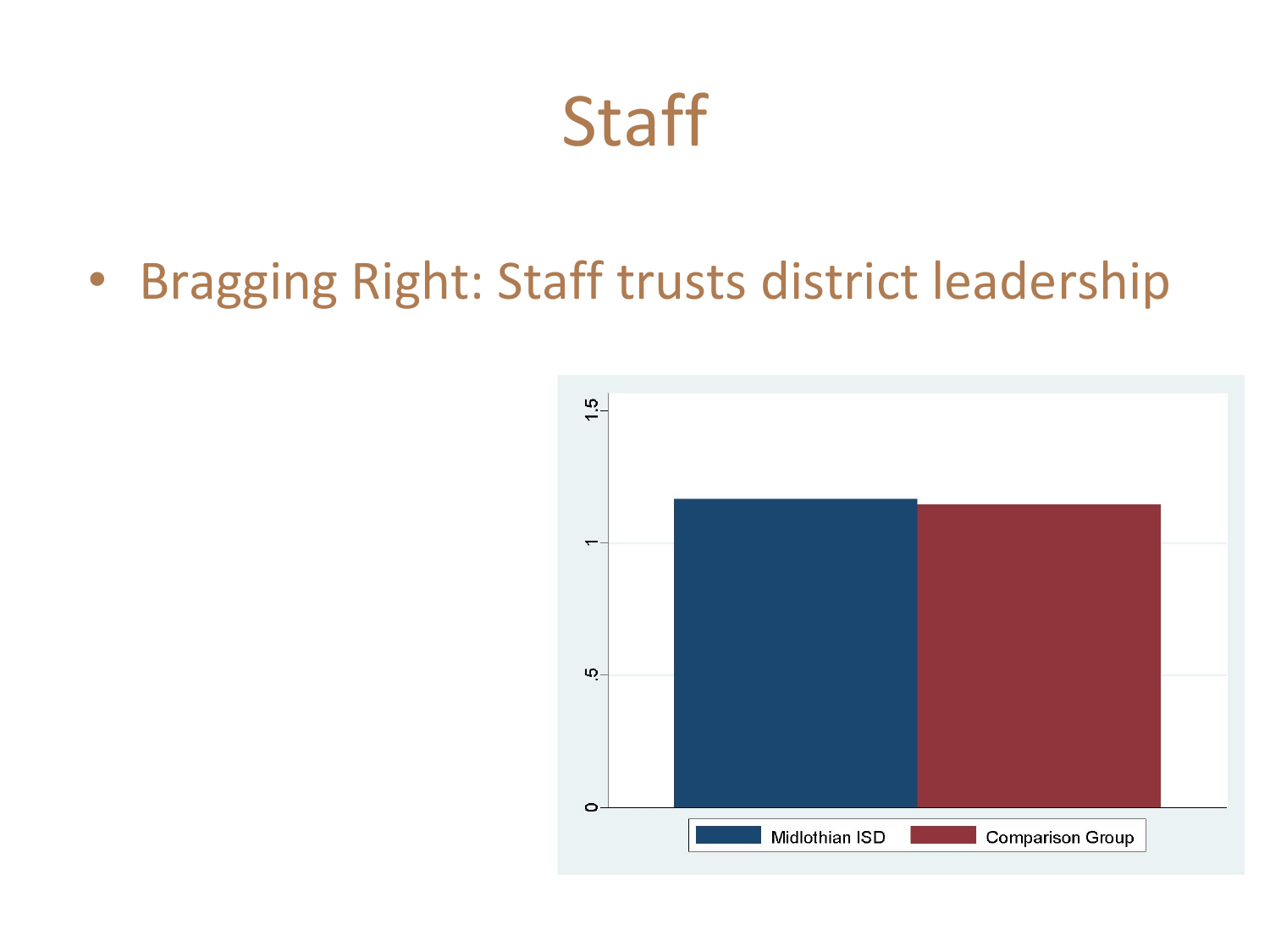# **Staff**

• Area for Improvement - Staff reported lack of communication and overall communication barriers

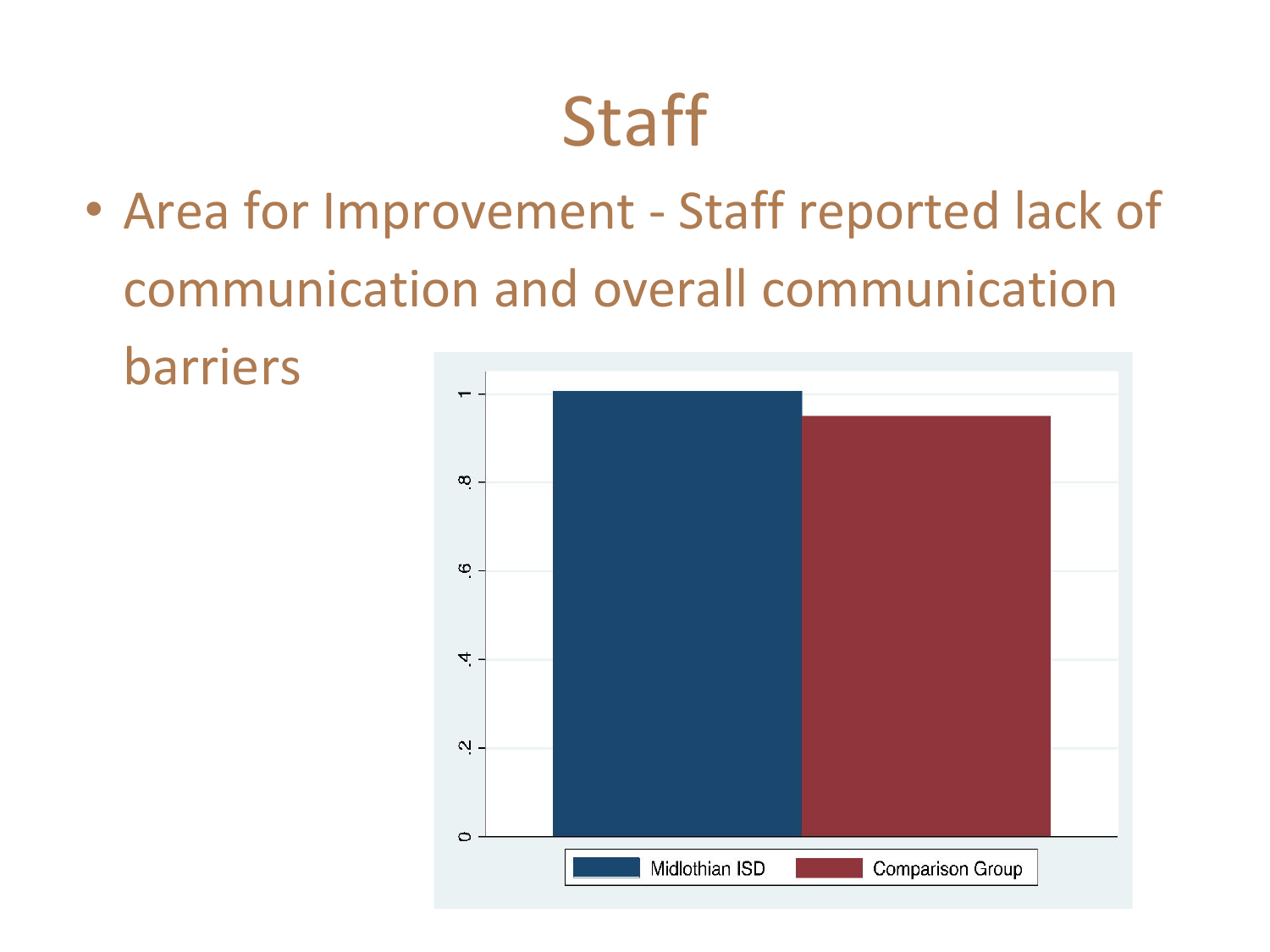## Comparison Results

### Teachers:

# • Bragging Rights

• Areas for Improvement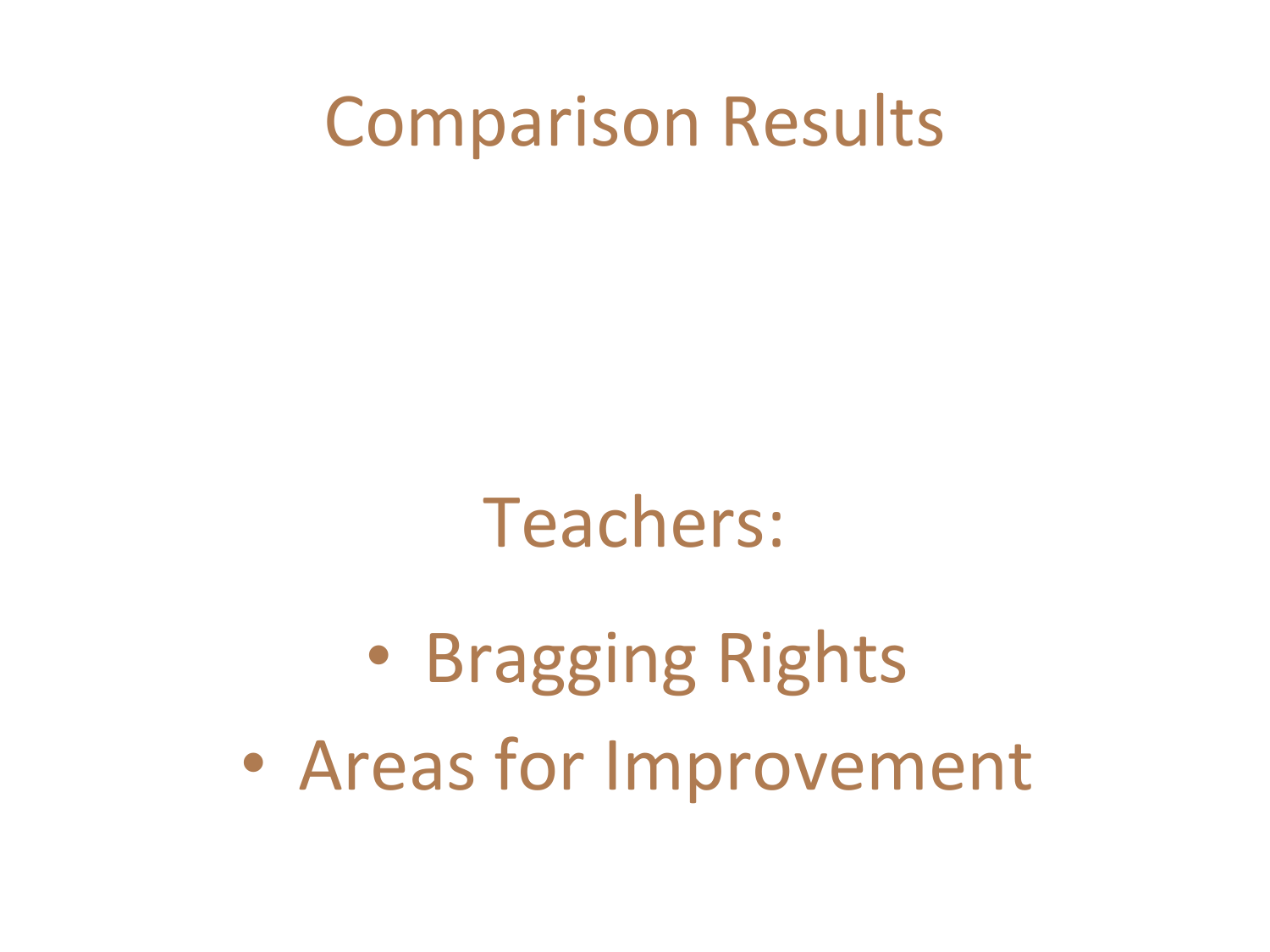• Bragging Rights: Teachers report that they feel valued and appreciated by school

administration

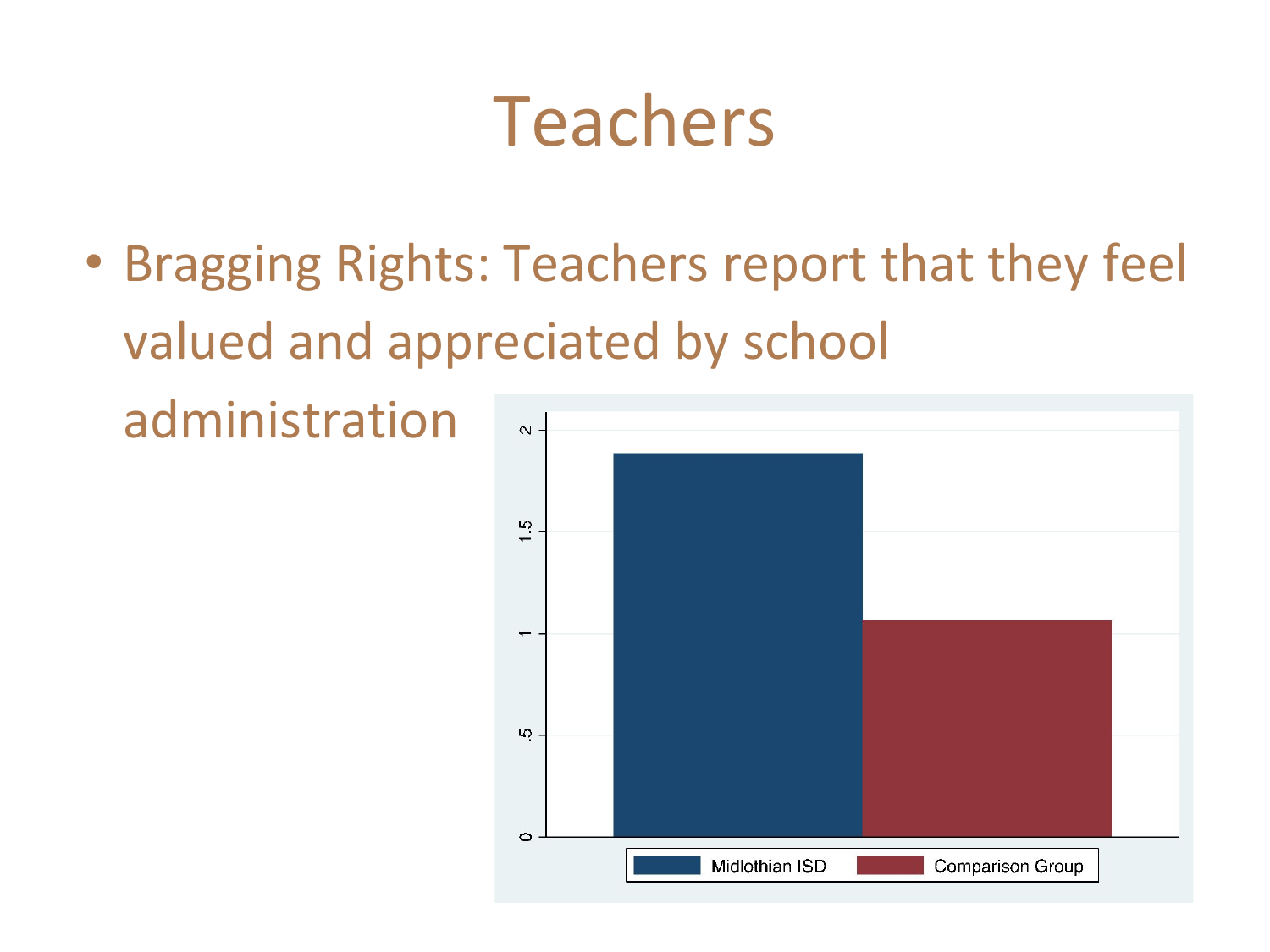• Bragging Rights: Teachers trust district leadership

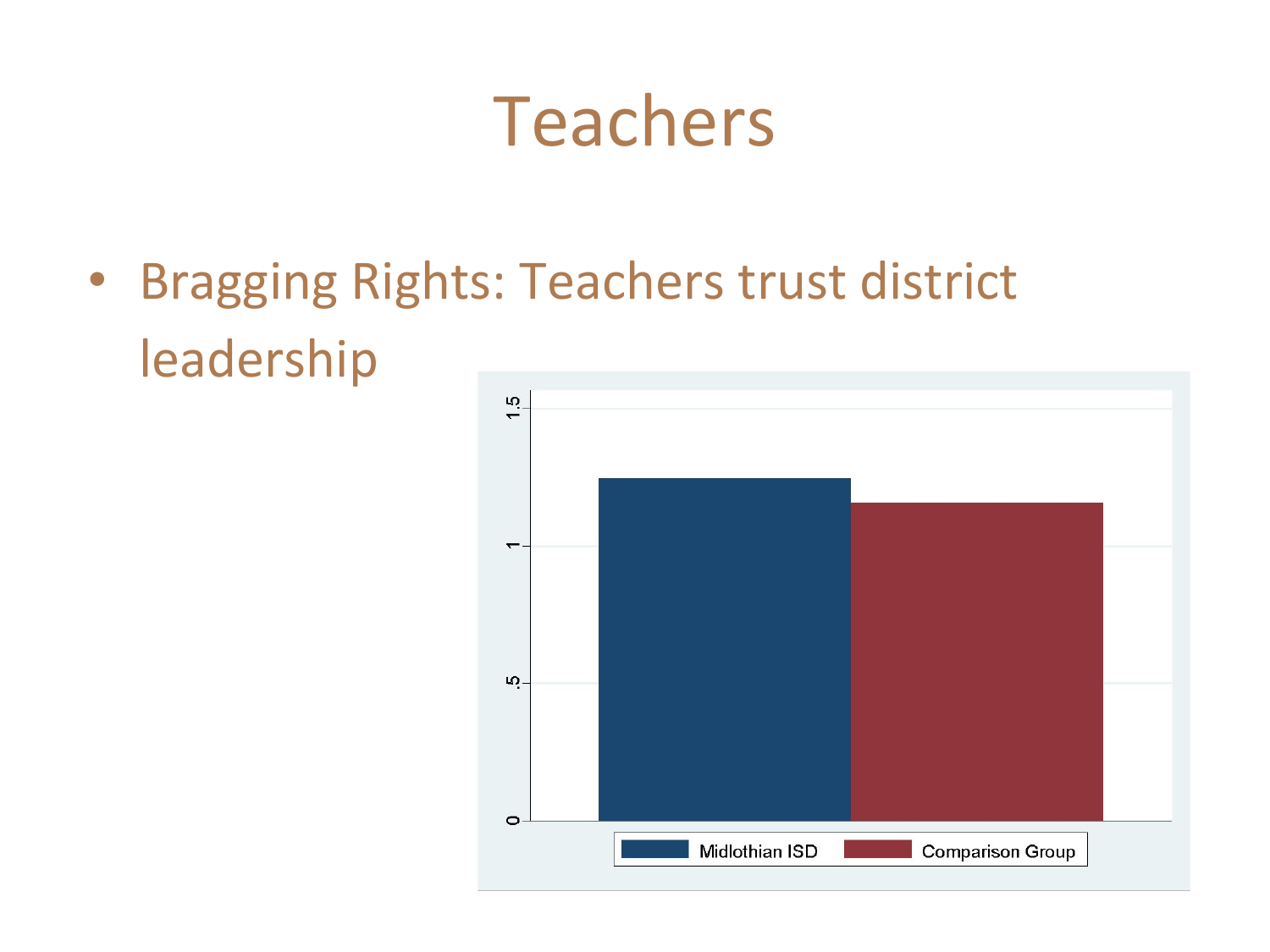#### Bragging Right: Principals create a positive environment

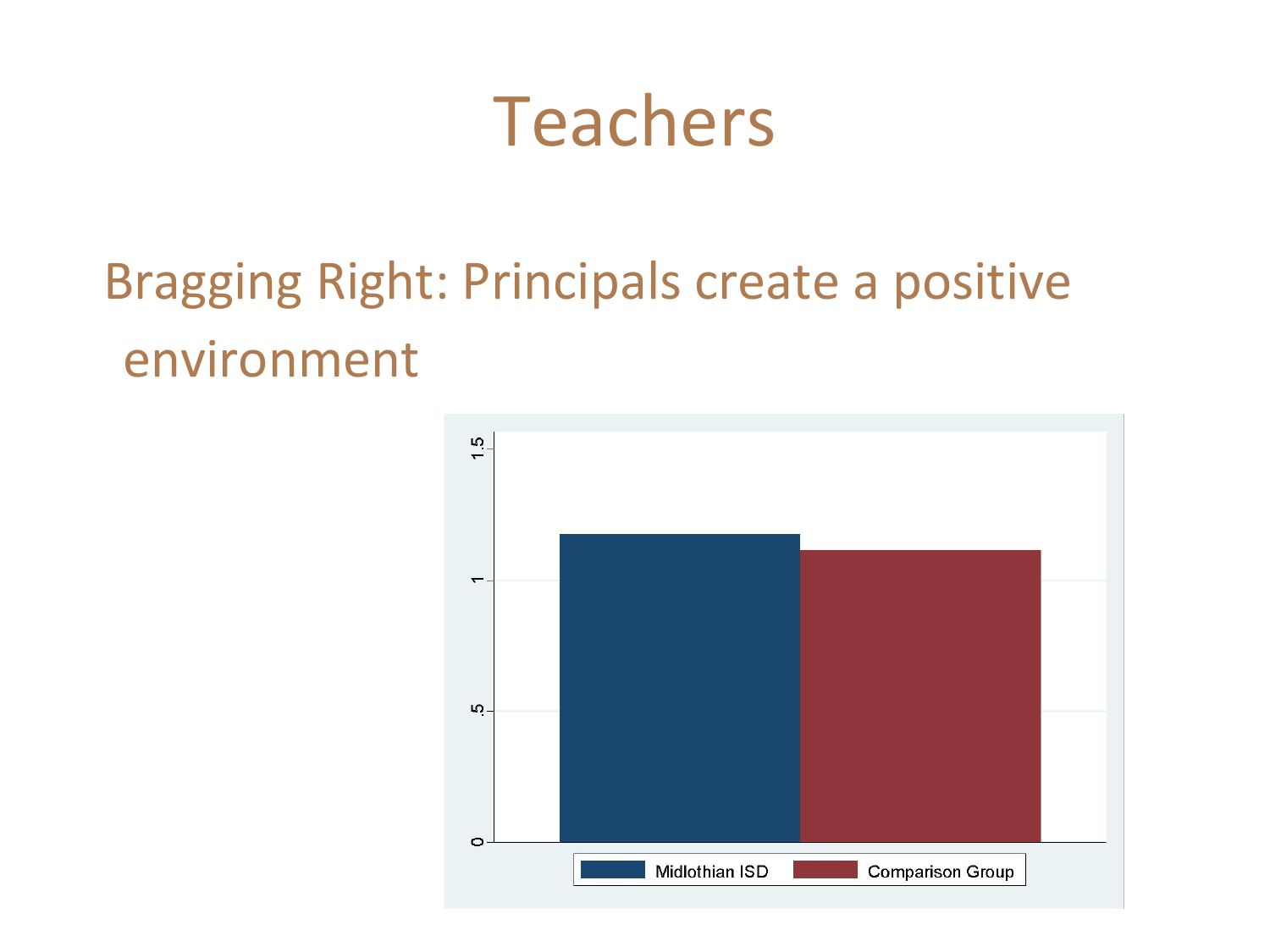• Area for Improvement: Principals and district personnel should consider teacher opinions in decision-making

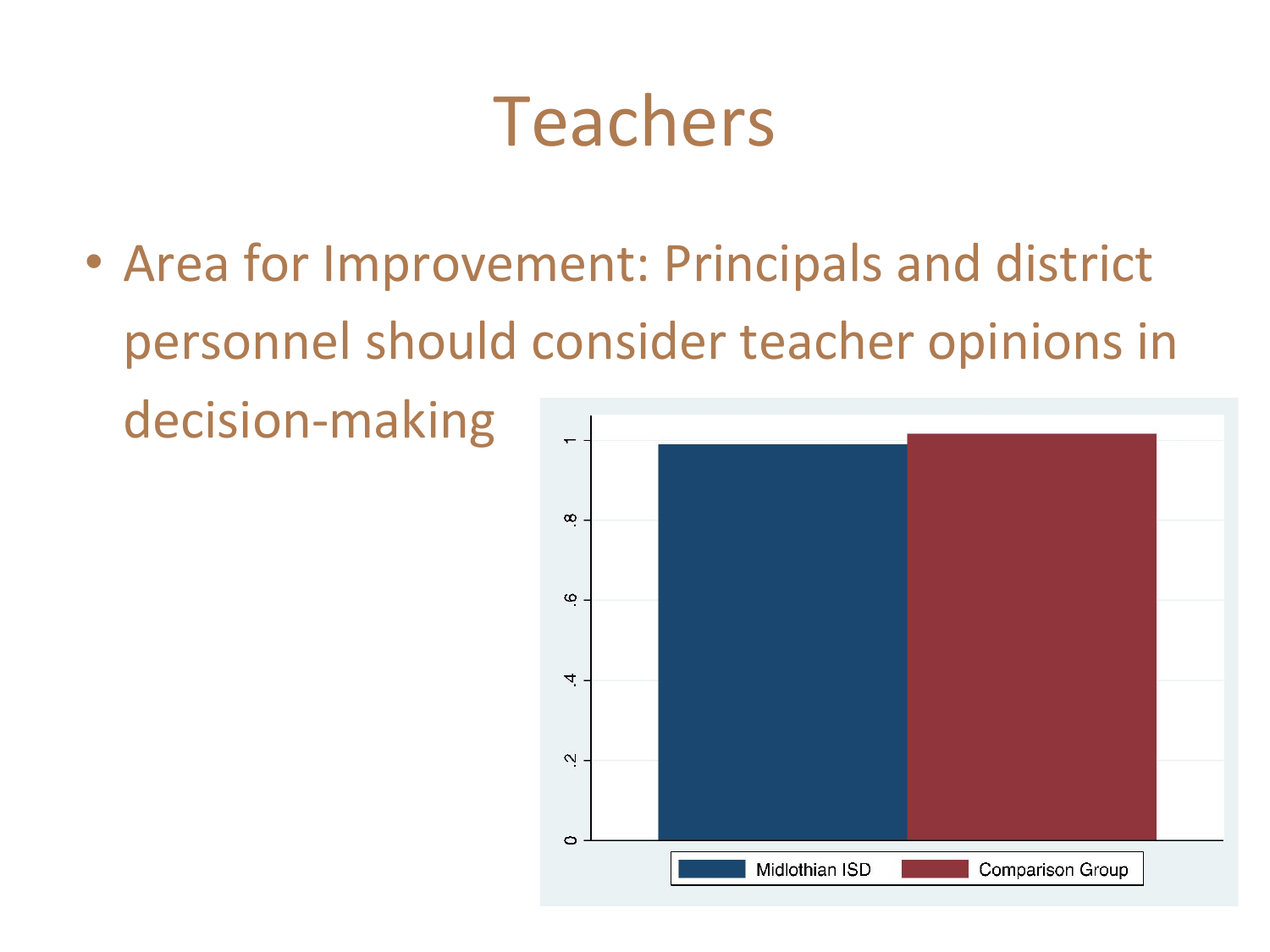• Area for Improvement: Teachers report that additional staff development is necessary for overall campus improvement

Note: No district comparison data available.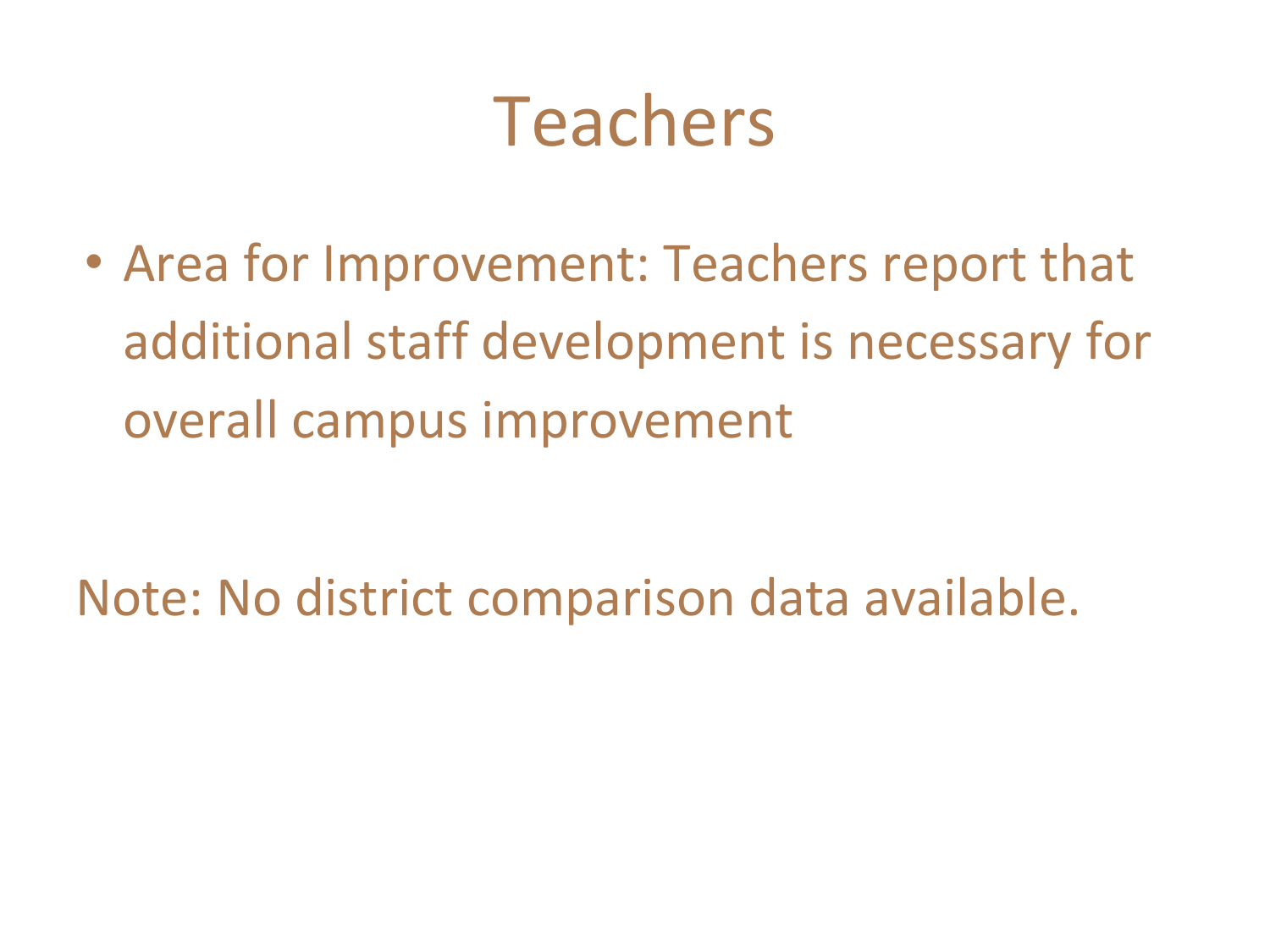• Area for Improvement: Teachers are not satisfied with the quality of classroom resources provided

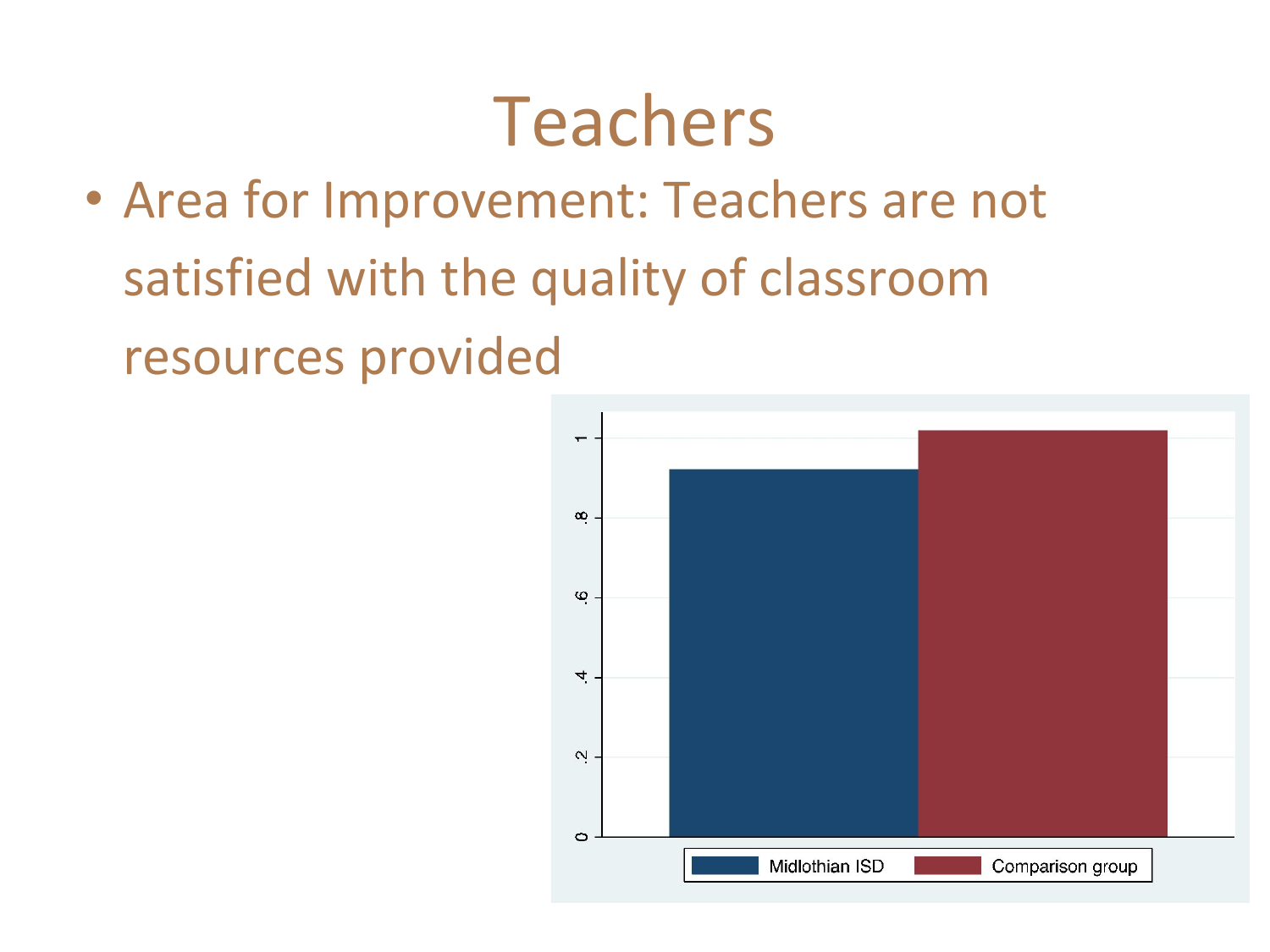## Comparison Results

Community:

• Bragging Rights

• Areas for Improvement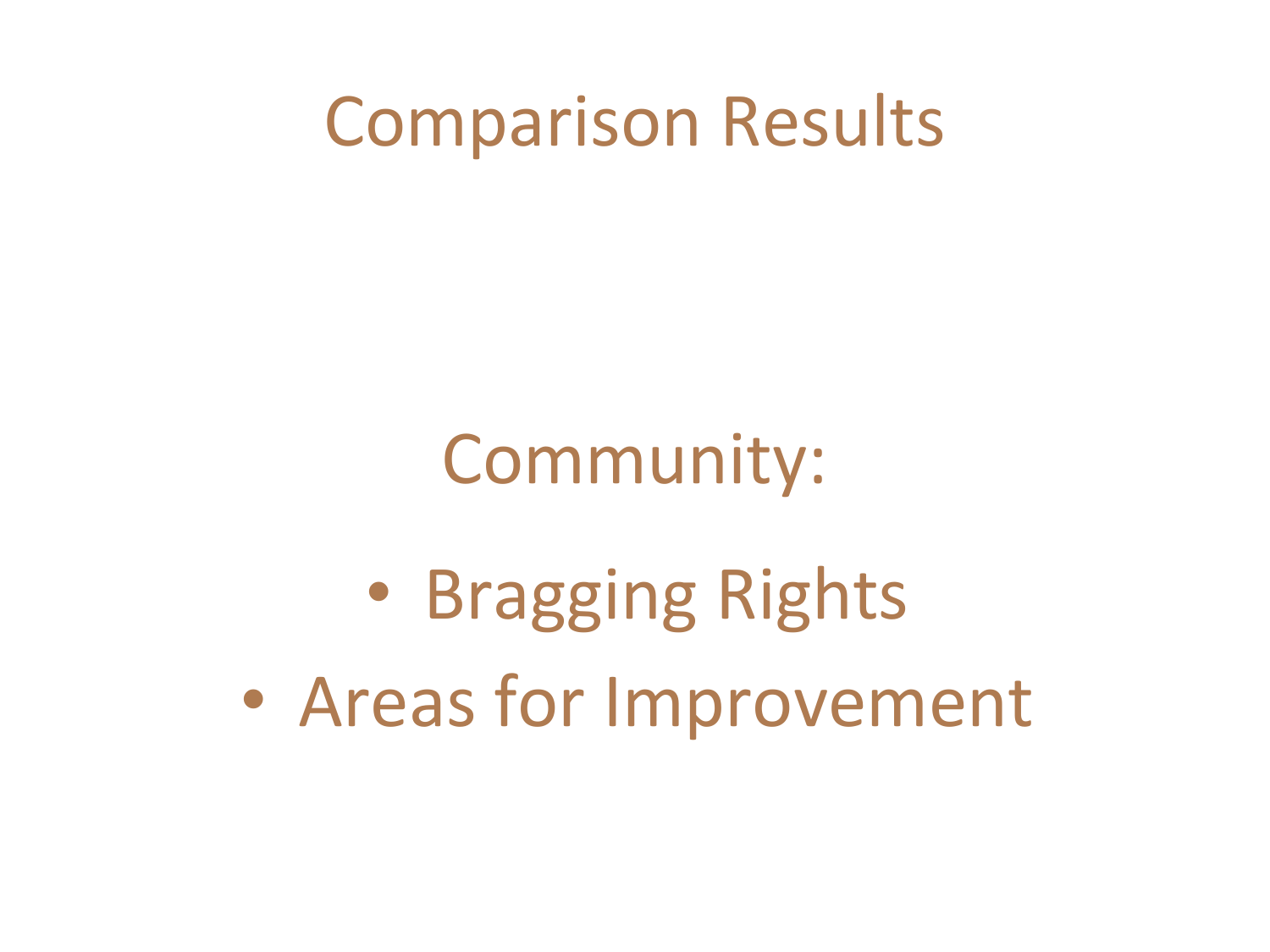# Community

• Bragging Right & Area for Improvement: 70% of participants agree with the vision/mission & initiatives of MISD. The remaining 30% were unaware of the vision/mission of MISD.

*Note: No comparison district data available.*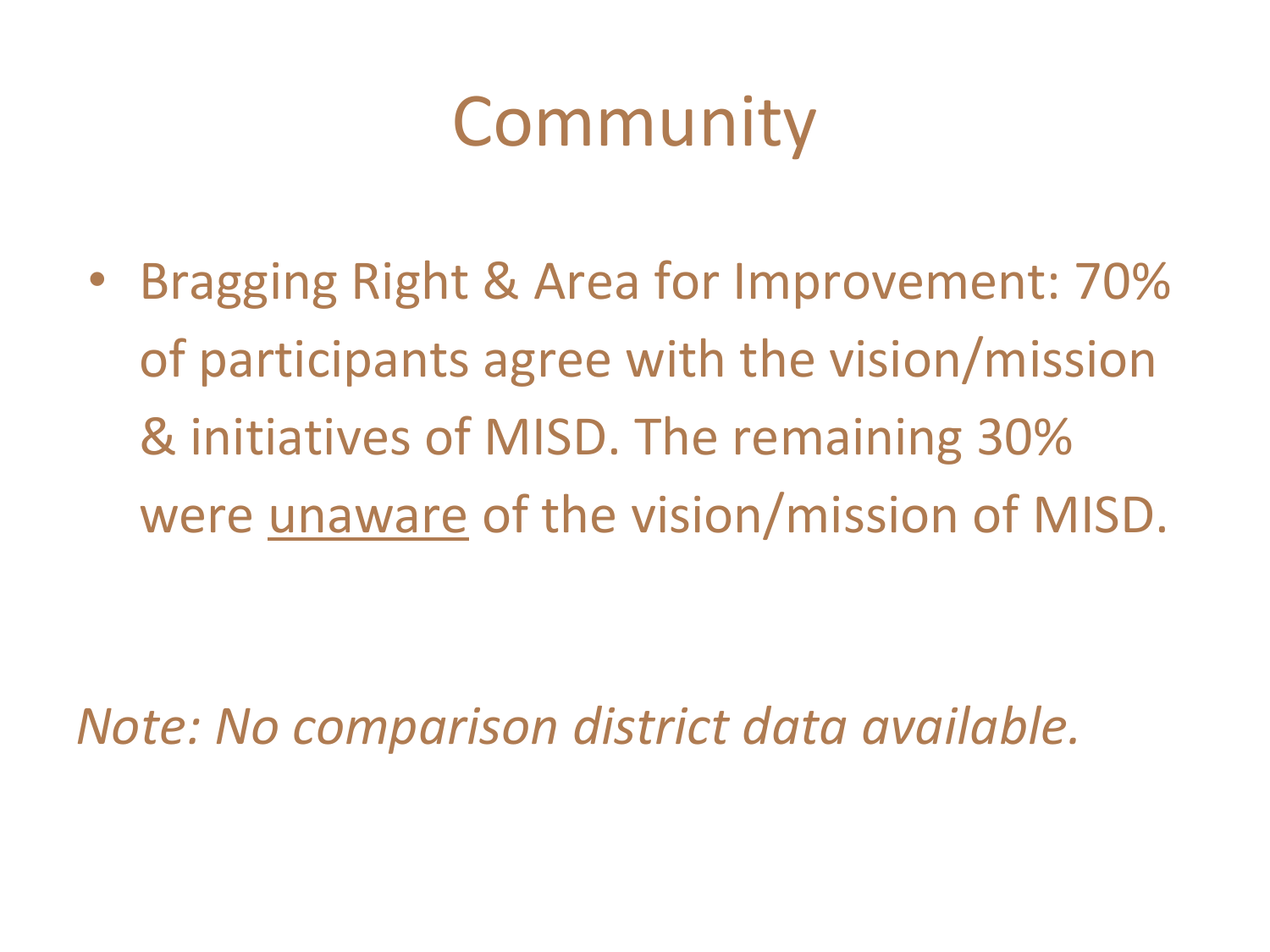# Community

• Area for Improvement: Respondents were concerned with the overall safety of the

school campuses

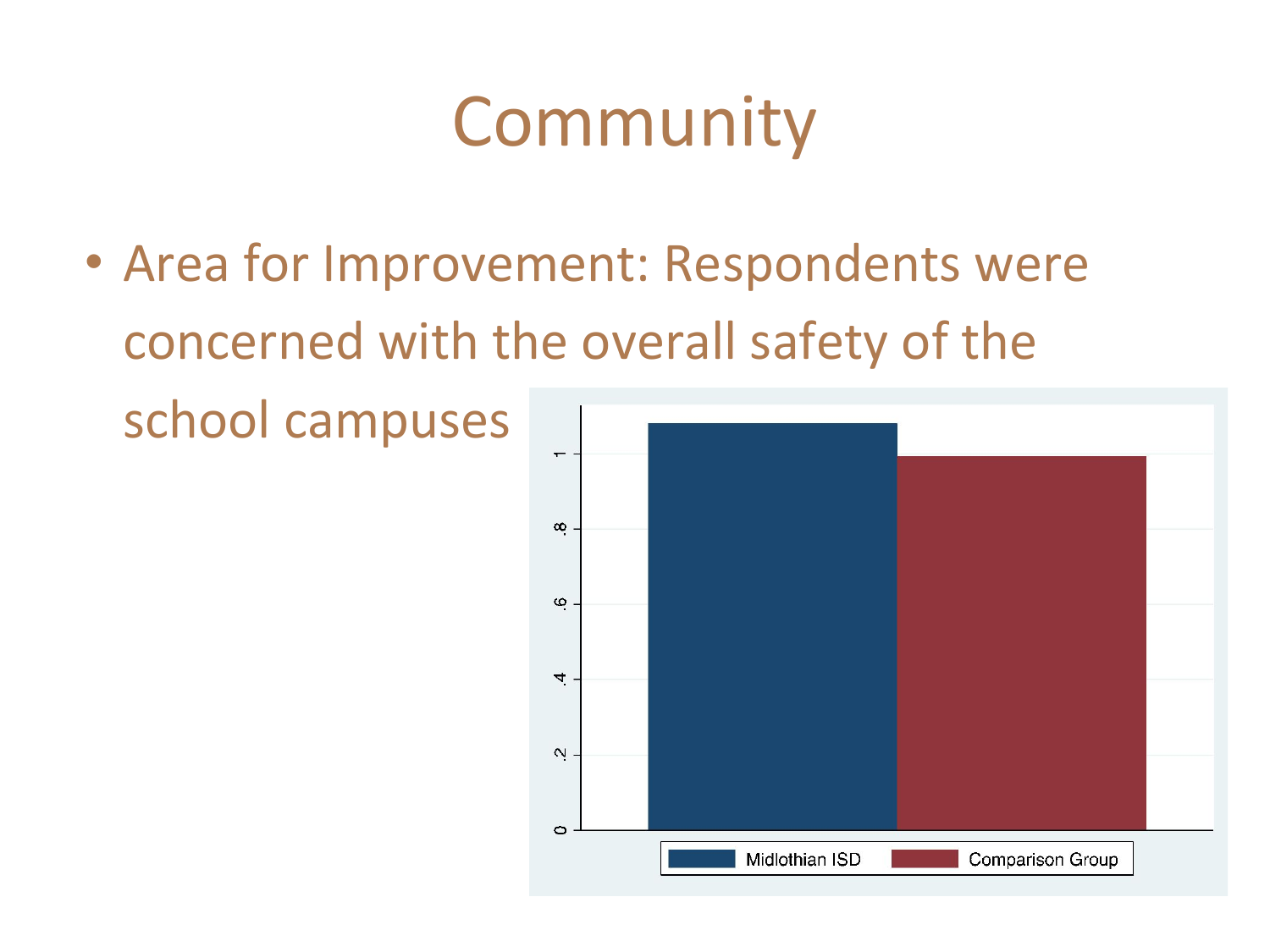# Community

• Area for Improvement: Respondents reported a communication issue specifically between teachers and parents

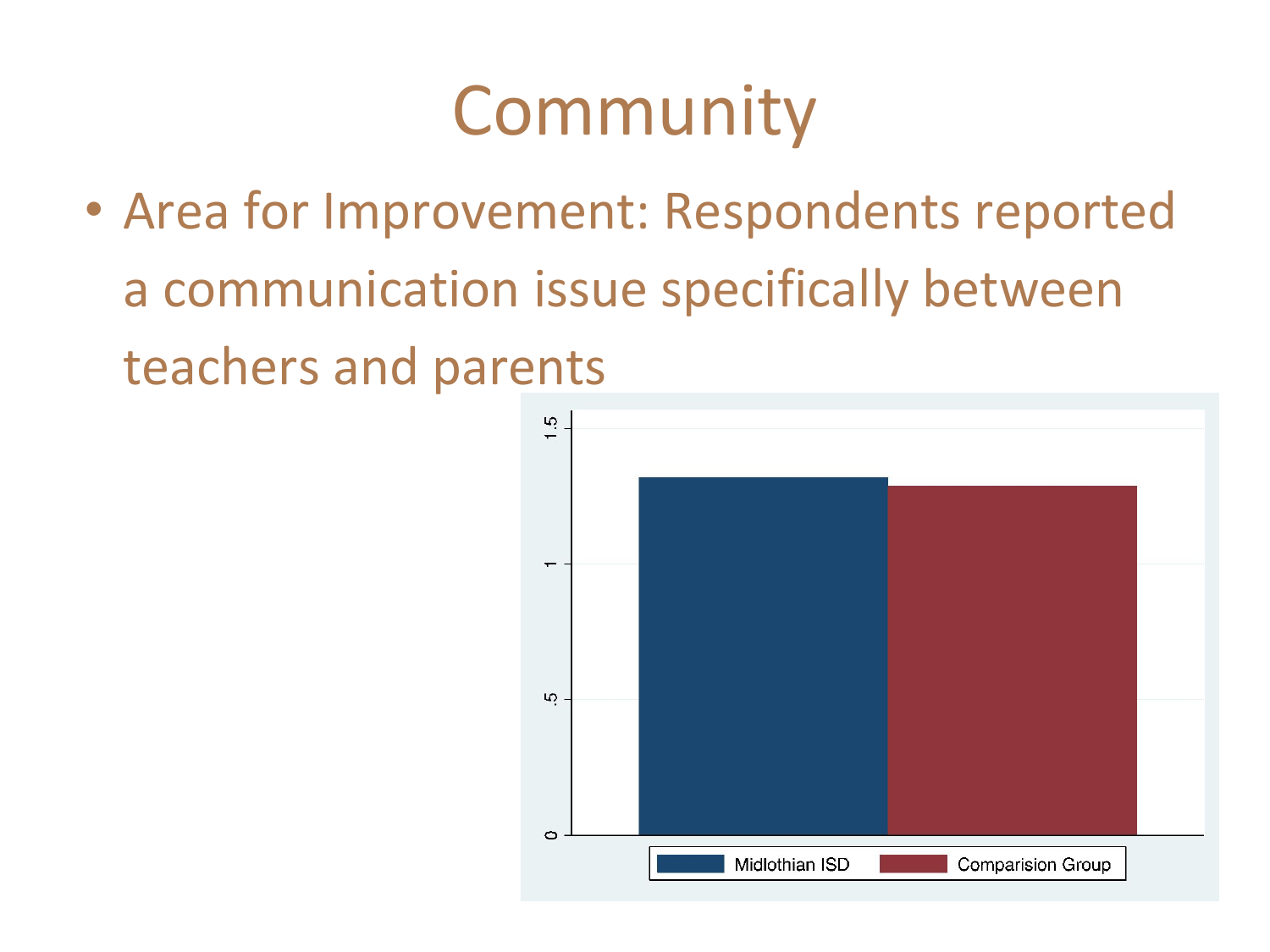# Using the Data

- Reviewed data with campus principals
	- Principals reviewed data and identified professional TPESS goals in 2017-18
	- Principals shared data with campuses to determine focus areas and include in campus improvement plans
- Identified Lead Counselors
	- Elementary Stipend
	- Secondary Stipend
- Safety & Security
	- ID badges, HelpLink, Bus Tagging, Safety Audit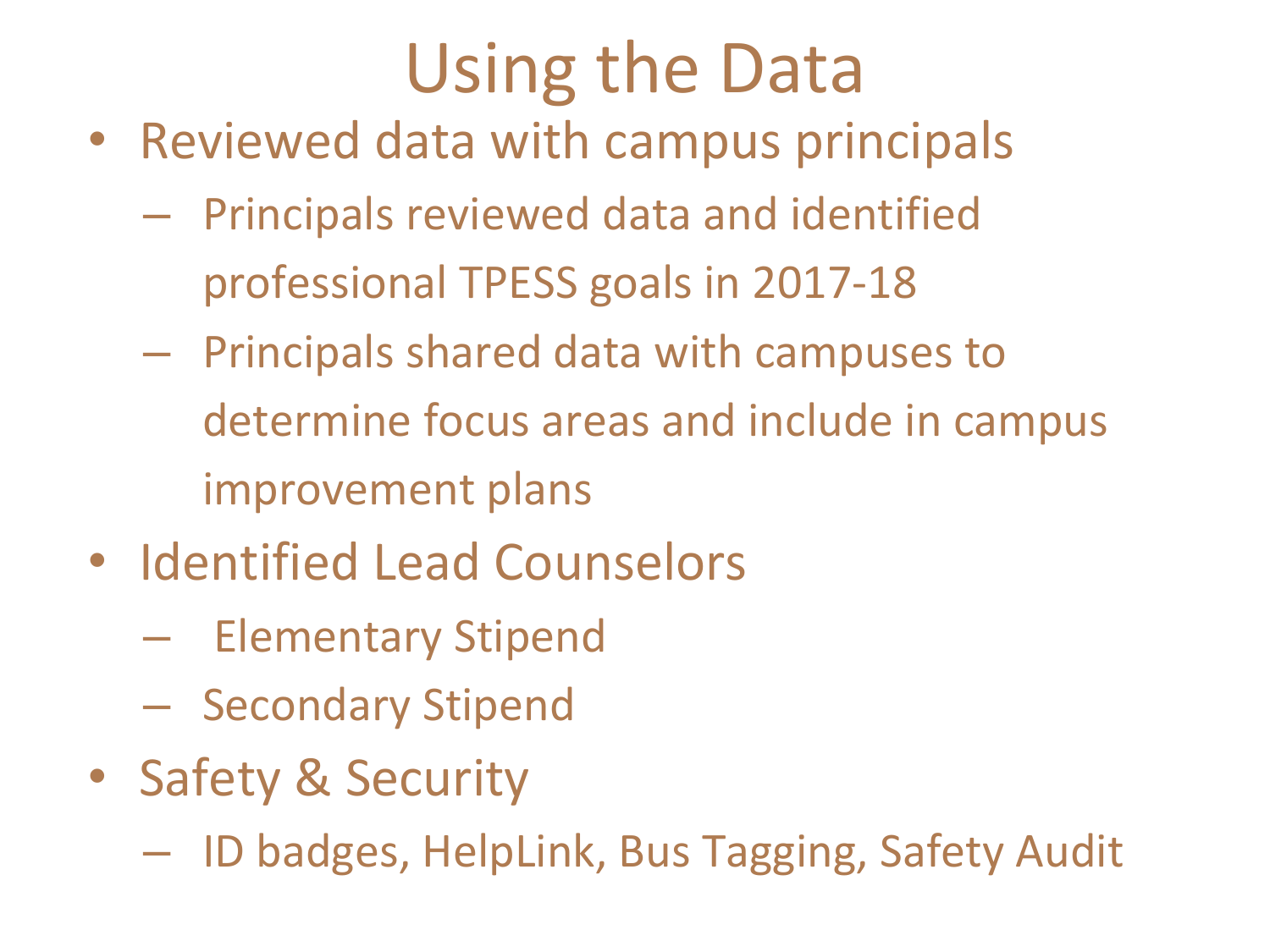# Continued

- Resources
	- M\*Powered (curriculum and technology)
	- Ongoing Professional Learning
		- Summer trainings & trainings throughout the year
		- iPlan days
- Communication Audit
- Ongoing engagement, feedback and input opportunities
	- Survey
	- Face to Face